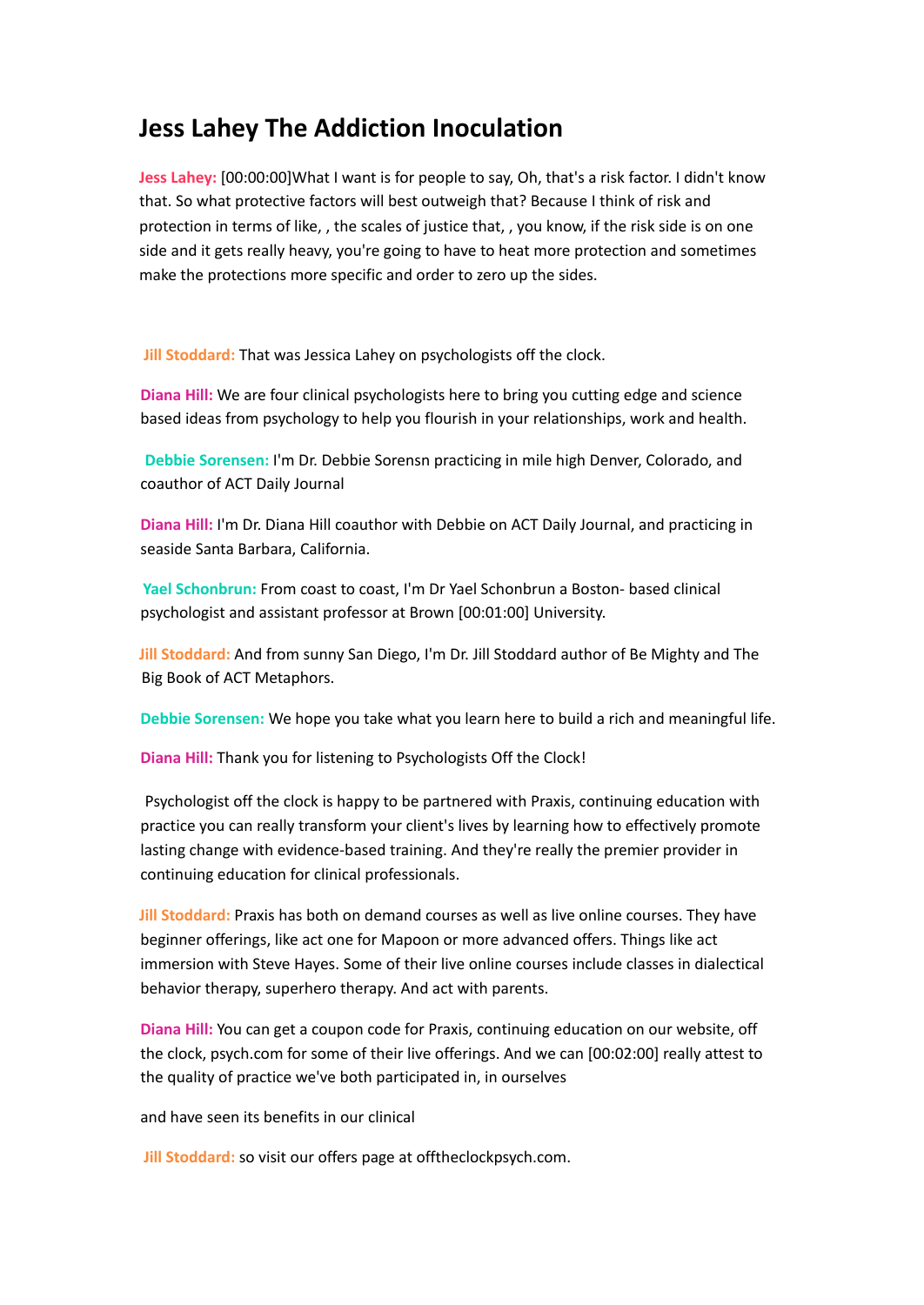**Diana Hill:** hi, this is Diana here, and I have some upcoming events that you might be interested in at inside LA. I'm going to be offering a series of courses on act and really it's for the general public and practitioners that are interested in deepening their practice of act in their life.

On Sunday, June 27th, from three 30 to 5:00 PM. I'm going to be exploring acceptance. And on Sunday, August 29th, I'm going to be exploring values, rich living. So I hope that you can meet me there. And for parents and educators, I have two webinars coming up with Julie Bogart.

One is on psychological flexibility and parenting, and the other is on compassion in parenting. You can find all my events at Dr. Diana hill.com/events.

**Jill Stoddard:** I'm here with Yael to introduce today's episode with Jess Lahey, who has been on our podcast before [00:03:00] to talk about her first book, the gift of failure, and is back today to talk about her new book, the addiction, inoculation and addiction is honestly not a topic I know very much about.

, and what I think is really cool and unique about this book is it's really about how we can. Bolster our kids chances it's really kind of a parenting and addiction book, but how we can protect our kids from developing addiction. So I was so excited to read this book and when I went into it, I thought, great.

Jess is going to tell me all the risk factors to avoid and all the protective factors that I can increase, and I'm going to have control. And of course it didn't really quite turn out that way. And there were a lot more shades of gray. and what I learned is that it's far more complicated than that.

And we talk a lot about that in the episode. And so, yeah, I'm curious, you have some thoughts about risk

factors and protective factors and, you know, stressors in general.

**Yael Schonbrun:** Yeah, well, I'm writing [00:04:00] this book on working parenthood and I have a chapter on stress. And one of the things that we often think about with stress, well, the main thing that we think about with stress is that it's bad. It's harmful, it's toxic. We need to reduce it. And interestingly, Research is growing in this arena of stress that suggests that stress can actually be enhancing.

And I think it's a little bit like this idea of how do we not regulate from negative outcomes? How do we grow good outcomes? and part of that is not avoiding challenges, not avoiding risks, but actually approaching them skillfully. and, Part of the skill and approaching it is how we frame it, using a mindset of like, you know, I got this or, or how do I build skill or how do I embrace this in a way that bolsters my resilience or allows me to grow and learn.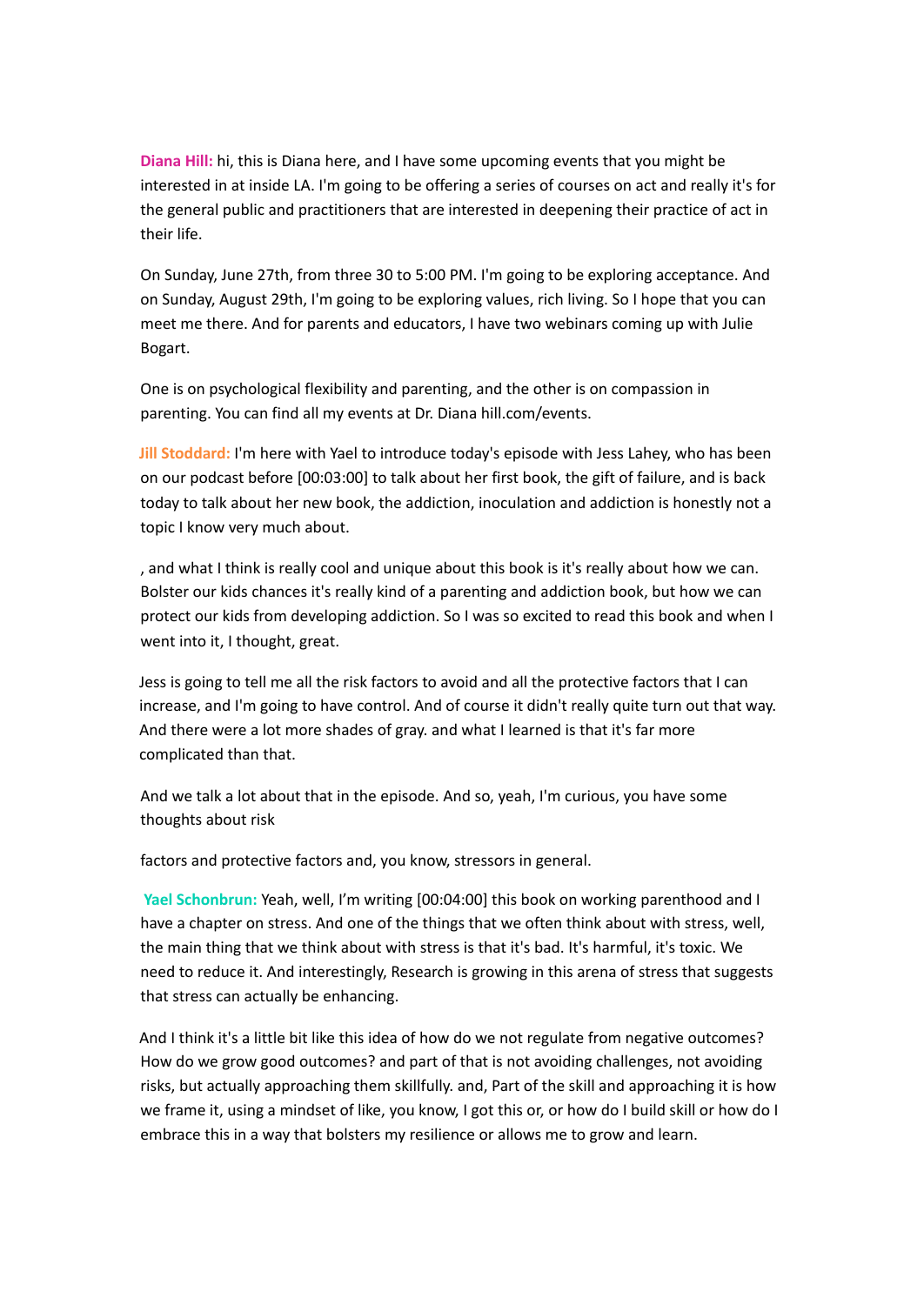And I was also telling you too, that on my desktop, I actually have opened an article on, on resilience and the title is whatever does not kill us. And it's all about [00:05:00] this study and the authors are mark Siri, Alison Holman, and Roxanne silver. Um, that talks about how. Exposure to adverse events doesn't necessarily mean negative outcomes.

In fact, it can really bolster resilience, bolster growth. And I think that in the context of inoculating our kids against addiction, you know, it really is about learning how to approach these risky factors, you know, thoughtfully and optimistically.

**Jill Stoddard:** Yeah. And the other thing it makes me think of is the way stress. Does release cortisol, and that's what we always hear about, but it also releases oxytocin, right?

That tend and befriend hormone that when we're at the height of stress, we have a hormonal response that says, go seek out your people, your community, your tribe, and just talks about community as a protective factor so it is, it's complicated and there's a lot of moving parts, but I went through this, this emotional roller coaster of, yes, I'm going to have the [00:06:00] answer to shoot.

This is really complicated too. Yes. There's hope. , you know, that there really is a lot that we can do , around this.

**Yael Schonbrun:** Yeah, it's such an important topic. And, , I was fortunate enough to be the one to interview Jess on the gift of failure. And she's such a great person to be talking about these things because she has charm and brilliance and, and just, , she's so willing to be vulnerable at her own experiences, which I think is so, such an important avenue for learning.

**Jill Stoddard:** absolutely. So everybody enjoy this with Jess Lahey.

Hey everybody. It's Jill here and I am really excited about my guest today. This is someone that I am a big fan girl of it is Jessica Lahey, who is a co-host of one of my all time.

Favorite podcasts, hashtag am writing. And she's here today to talk to us about her new book, the addiction inoculation, Jess Lee. He is the author of the New York times bestselling book. The gift of failure, how the best parents learned to let go so their children can [00:07:00] succeed. And the new addiction, inoculation raising healthy kids and a culture of dependence over 20 years, Jess has taught every grade from sixth to 12th in both public and private schools and spent five years teaching in a drug and alcohol rehab for adolescents in Vermont.

She writes about education, parenting and child welfare for the Washington post New York times and the Atlantic. , she has a book critic for airmail and wrote the educational curriculum for Amazon kids. Award-winning the stinky and dirty show.

She co-hosts the hashtag and writing podcast with P O T C former guest and bestselling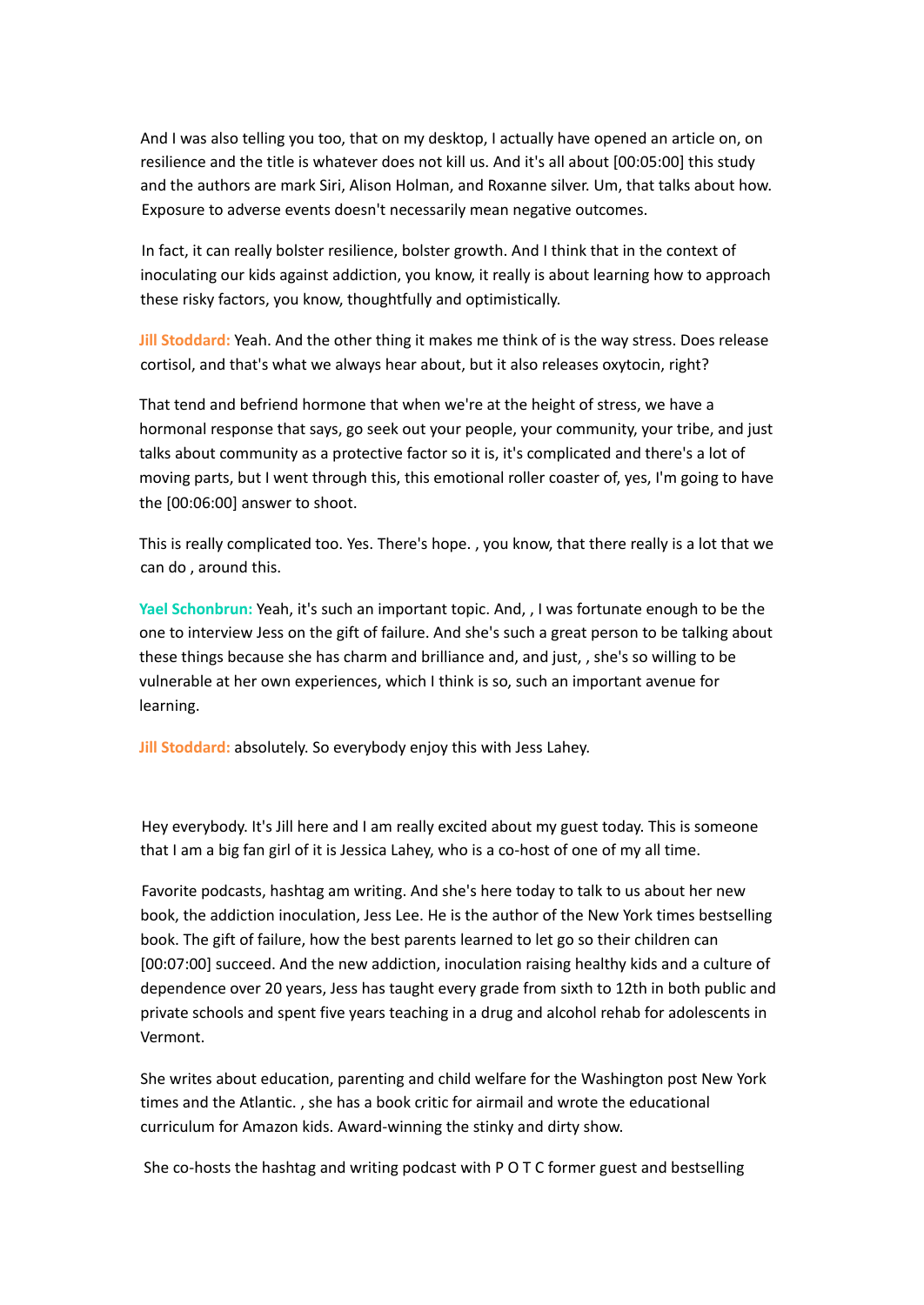author, KJ Del Antonia, and Serina Bowen from her house in Vermont, where she lives with her husband, two sons and a lot of dogs. Welcome Jess. Thank you for being here. **Jess Lahey:** A lot of dogs. Thank you. They're all in the room with me. I have three sleeping puppy dogs over near me. It's pretty sweet. It's nice. We have a whole routine. They [00:08:00] understand what it means when I sit down and close the soundproof curtains, they know that that's dog nap time, because mom's going to be talking on that black microphone thing on her desk.

**Jill Stoddard:** yeah, you can probably see the big dog bed in my background, but they get locked out during recording. Cause they're very loud snorers. So.

**Jess Lahey:** yeah. my, the pug, actually the pug snores and our producer for our podcast knows to listen for it. But yeah, she's, she's, elderly and, you know, pug faced. So yeah, that's

**Jill Stoddard:** I love it. Well, I I follow you on social media, so I get to see your dogs a lot and they always make me smile. So congratulations on your new book.This is very exciting. And we had just. Yeah, I'm sure you're very busy, book lunchtime is always very busy and we had Jess on the podcast to talk about the gift of failure, And so she's back to talk to us about the addiction inoculation, and I love the way you start this book talking about your own story and you get, you know, pretty [00:09:00] vulnerable and personal. So would you mind sharing a little bit of that story with our listeners and talk about how that influenced your desire to write this book.

**Jess Lahey:** Sure. So I'll, let's see where to start. So I was raised in a house with an alcoholic parent and one of my parents was raised in a house. With an alcoholic parent. And I did my best to avoid that. You know, I, I really did try very, very hard and it just, as it happens for a lot of people I'm finding out this is a little more common of a story than I thought it was.

, it just snuck up on me. It really did. And it had me, I really got pretty bad in my forties. So in 2013, right when I we'd had a big auction for the gift of failure, because there had been this big, um, viral article at, in January of 2013, That led to the sale of the book. And so this was like my dreams coming true.

It was this big, huge deal. And about that time, really the drinking was, it was just getting really bad. And I was realizing I wasn't going [00:10:00] to be able to do both things at one time. , and at about the same time and I was just exhausted. I was so exhausted. And about the same time it will in June of 2013, we, I went to a birthday party for my mom and got just blotto.

I don't remember it. Most of it. , so I don't know whether that's good or bad, but anyway, I can't, don't remember much of it. And the next morning my dad set on the end of the guest bed and he essentially said, I know what an alcoholic looks like, and you are an alcoholic and it's time for you to do something about it.

And you're going to screw this up. Meaning the book is your big shot. You're going to screw it up. And, uh, he was absolutely right. And, uh, that. Evening. I went to a meeting, so I've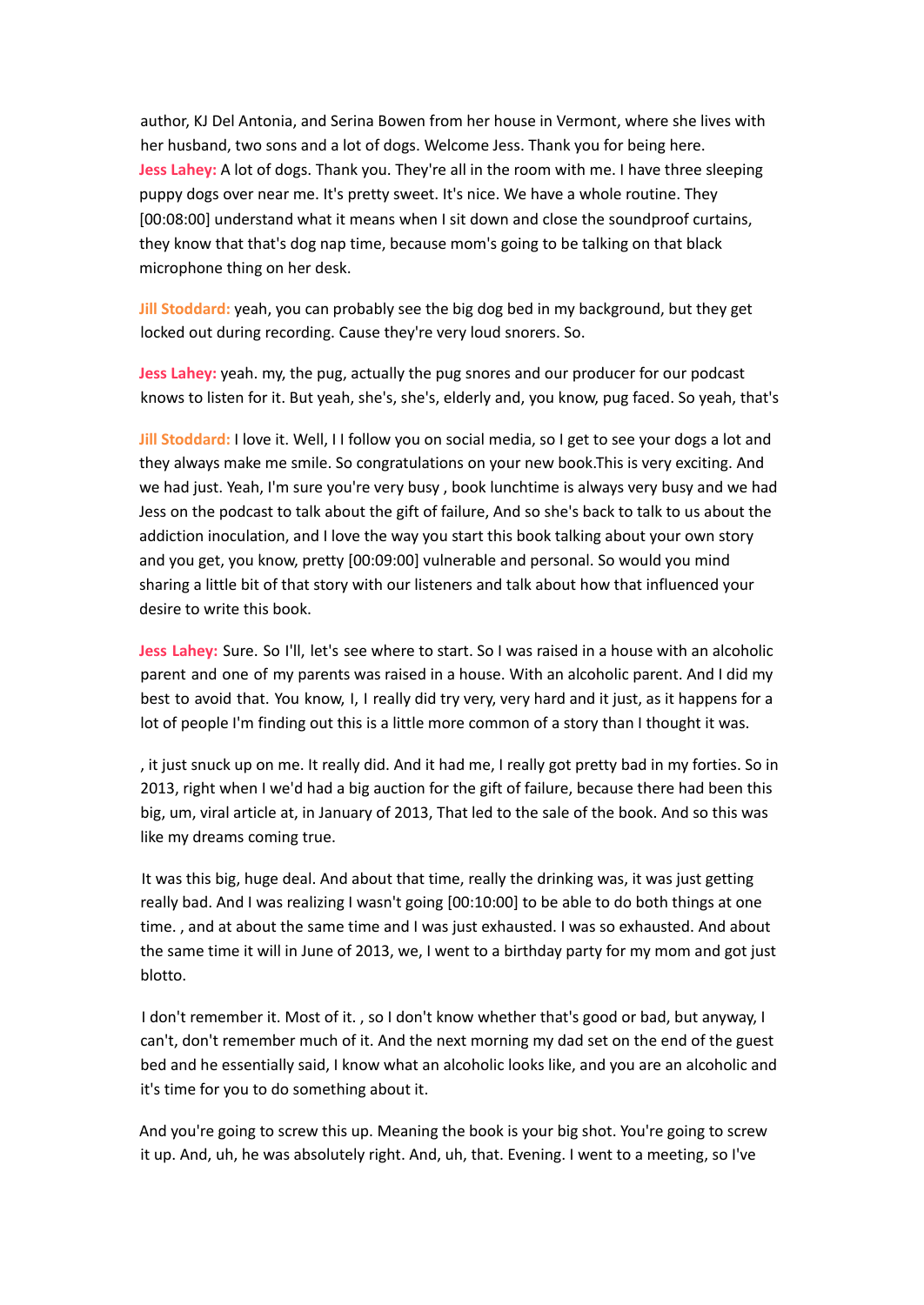been sober since June 7th of 2013. And right when, so I wrote gift or failure during that period that went really well. I was thrilled with that and I started teaching at the rehab, um, which I, Oh my gosh, I loved it so much.

And the only reason I'm not still doing it is that they decided to get rid of the adolescent unit. To have more room for adults. So I lost my job. I would still be still be [00:11:00] doing it. I just, I love that

job so much. Yeah. It sort of stunk it stunk stinks for me, stinks for the kids who really do some kids really do need inpatient treatment, but, and actually now in Vermont, if you want inpatient treatment for your kid, there is no place to go.

There is no inpatient treatment. There's one place that does dual diagnosis, meaning kids with a mental illness and substance abuse. But. Uh, it's it there's yeah, there's no place. So, um, I actually didn't know what I was going to write after gift of failure. You know, it's hard. It's great. When a book does really well, it's also scary when a book does really well, because am I a flash in the pan?

You know, can I pull this off again? I had actually pitched a bunch of ideas to my. Agent and she's so great. She was like, it's fine. It's not, you know, it's no, this really may not be it. Just keep thinking though, you can do. I keep thinking. And she was also really nice. She said, uh, she was very reassuring.

She said, look, the first book idea, you know, it comes to you. You've had a long time to think about [00:12:00] it. The second book idea feels a little more forced. Like you have to come up with another book idea. And so I was just really patient. I was very busy doing a lot of touring and speaking for gift of failure.

So it wasn't like I wasn't working. , and finally, just one day I was driving down to Boston to a speaking event and it all landed in my lap, nearly perfectly formed with the title and everything. And I, and I actually pulled off of, , of the highway and texted Serena and KJ and said, I have it. And I gave them the title and told them what it was and they texted back. That's it like, that's

**Jill Stoddard:** Oh, I have goosebumps all over

**Jess Lahey:** was, it was really cool. it was, really, really

**Jill Stoddard:** like a moment of

**Jess Lahey:** It felt like everything I'd been circling around for the past four years sort of came together in this one book. , , and as much as I love the gift of failure, this is the book that I really felt like I was born to write.

In fact, when I approached my agent with the idea, she's like, yeah, that's a great idea, but you have to realize this is a really tough category. Addiction, substance [00:13:00] abuse, you know, trying to get parents to buy a book about something they're really scared of. , it's tough. So. You have to be prepared for the fact that your editor may not want this book or,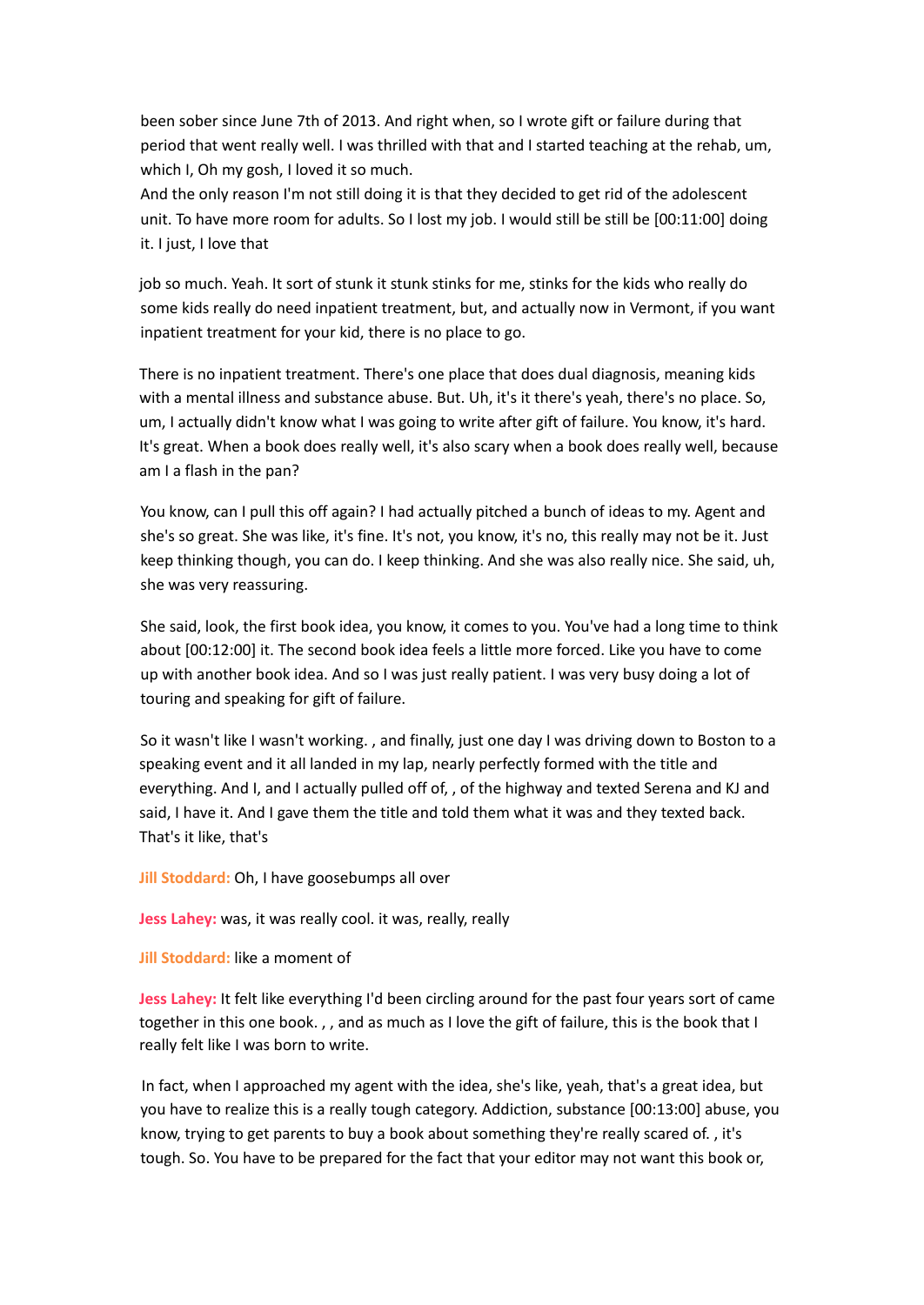and are you still going to write it?

Even if she doesn't. And I said, I have to write this book, so I'm going to write it, even if I self publish it. . , so we actually had to create, you know, 90 whatever, 80 page proposal, um, to go out, to be ready to turn around and go out to other publishers.Have my editor said no, but thank goodness she was all on board. So. Yeah, it. was The process of something falling into your lap is sort of like what we live for. I mean, it's ridiculous. It's like, yes. So cool.

**Jill Stoddard:** Yeah. And to be able to work with a publisher that, that you already have had success with is, is, lovely as

**Jess Lahey:** And she, she had, there were some problems with a lot of problems with the first draft of the gift of failure, as I've talked about on our podcast. And she taught me how to write a book. So. From my [00:14:00] perspective, you know, I owe her so much I'm so in awe of her, she's, she's almost always right. If not always. Right. And, um, I'm just really grateful to her. She's really helped me develop as a writer.

**Jill Stoddard:** Okay, well, you probably don't know this, but you have helped teach me how to write a book proposal because I

**Jess Lahey:** I'm so happy.

**Jill Stoddard:** A coach who was learning. She was getting certified to be a book coach through author accelerator. Who's one of your sponsors and the sample book proposal is your proposal for the addiction inoculation.So I used that as my model for my book proposal and just got my first agent like this weekend. I signed the

**Jess Lahey:** cool.

**Jill Stoddard:** Yeah. My first two books were with a smaller publisher where you don't need an agent. And then I wanted to just see, like, can I go this route? And what will that be like? So thank you. Well, let's get back to the, I would love to talk about writing all day, but

**Jess Lahey:** why do you think I [00:15:00] have a podcast.

Why do you think have a podcast about

**Jill Stoddard:** I want to go back to your story, because I think what is particularly interesting about it is that you were practically, I mean, you were basically a Teetotaller for a good portion of your life.

You were more like the, almost like goody two-shoes RA type person. And as an adult, it was like a glass of wine here or there learning about wine, getting a really nice bottle of wine. And I think many, many. People can relate to that and that you don't just wake up one day and alcoholic that it can be this like very sort of slow progression.

And then you sort of realize like, Oh, I've crossed over from wanting and enjoying to needing. And that it's, you know, that it can happen really to anyone, but there are certain risk factors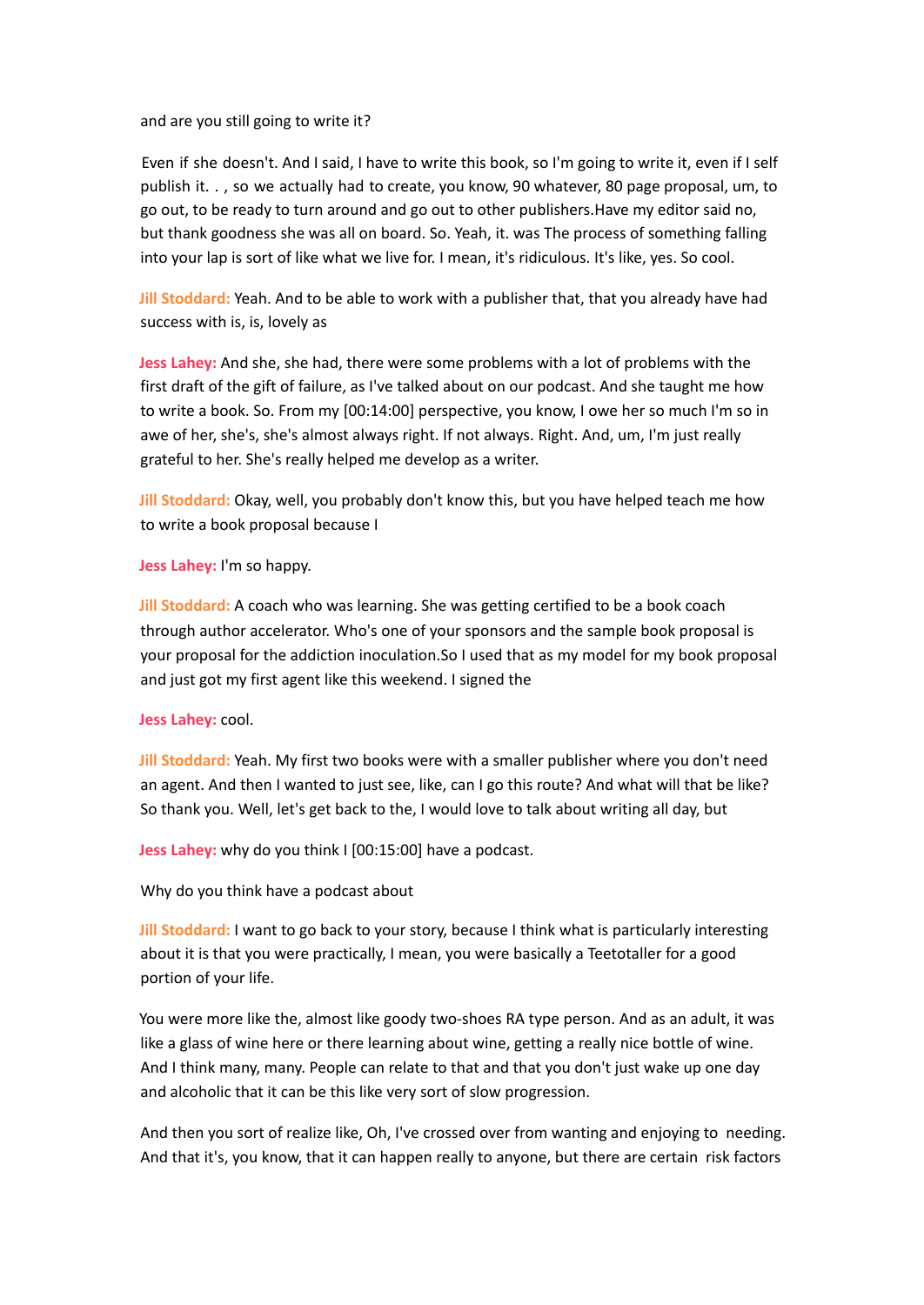that make it more likely. And so the book is about. kids like how to help our kids. I mean, it's an inoculation, you [00:16:00] know, how can we as parents position our children in the best way possible to reduce their risk factors and increase their protective factors so that they are less likely to develop an addiction to alcohol as they grow into adulthood.

## **Jess Lahey:** yeah, this is

definitely also, this is also a book about, you know, having a little bit of comfort with the gray areas, because so much of the advice around substance abuse prevention has been, um, overly black and white, I think to the detriment of understanding why we say some of the things we say, like, you know, there's an entire chapter about.

Peers. And it's always been, you know, everyone has always accepted that peer cohort is a big predictive factor for, you know, substance abuse risk. Like if you're hanging out with kids who don't use drugs and alcohol, you're more likely to stay, you know, to be a kid who won't use. And if you hang out with kids who do use, then you're going to be more likely to use.

And E yeah, I guess generally. Yeah. But I was faced with a situation where my kid became friends [00:17:00] with someone who was not only using, but was getting kicked out of high school for his using and had a problem. And so what did do with that relationship and how to best support my son and mitigate that risk in the best possible way.

And as it turns out that relationship was not only incredibly instructive to my son, it was., one of the big factors that helped, um, hit the kid's name is Brian and his name really is Brian. Actually, he felt Brian and Georgia are the two young adults in the book. , whose stories are really focus on in great depth.

And both of them felt it was really important for their real names to be used because they've been through such terrible stuff that they wanted to make at least make some use of that experience. So, uh, Brian says very freely that, , realizing. On that last day at the school before he was expelled, that when he went running with my son and a bunch of their friends from cross country team, he, that was his moment of clarity, where I realized what he was going to lose.

And [00:18:00] for a young adult to have a moment of clarity is like a huge deal. It's really hard to. Face that stuff as a young adult, as a teenager, young adult. And so, you know, I, I think, I think in the media and in books, we want a very clear black and white do this. Don't do that. But a lot of substance use prevention is just not, that's simple.

**Jill Stoddard:** Like you point out with Brian specifically, you know, the research says that kids in contact sports are more likely to use versus kids. Contact sports, but Brian was a cross country runner

**Jess Lahey:** On the other hand, on the other hand, Brian was adopted, Brian was a cross cultural adoption. Brian was, , also had some behavioral issues as a child that caused him to compulsively, seek out the approval of others and a sense of identity from others, which really set him up. , and then he was put in a couple of environments.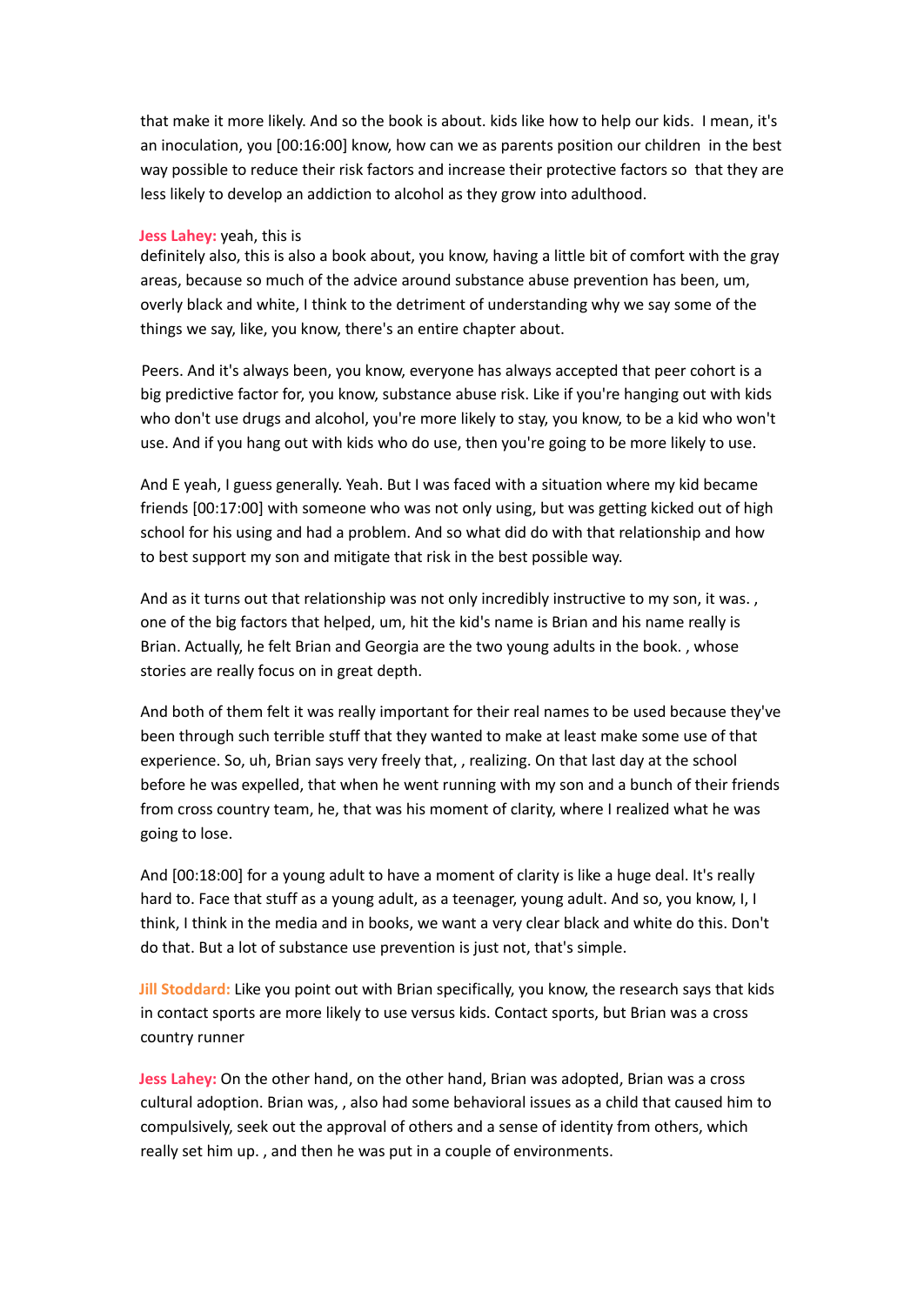He was sent off to wilderness camp. [00:19:00] As someone who had never used drugs and alcohol, surrounded by kids who had, were using drugs and alcohol, and we're not supposed to be discussing their war stories about drugs and alcohol and, but did that. And so Brian said, Oh, okay, I want their approval. I'm going to need war stories too.

So there's a whole bunch of reasons that Brian ended up where he did. , but again, I like the more complicated stories like that. I like the fact that Georgia came from a wealthy family with. The support, , if you're looking from the outside, it looked fairly perfect, but you know, crack that facade a little bit and you realize there's a kid who's really, really hurting and drinking for very specific reasons.

And, you know, as her teacher, it was devastating to see that happen. And it was also. I have to say a remarkable experience to go back and talk to this person. Who's now in her thirties. And we reflected on things. She didn't remember a lot of things. , so I had to talk to some of her friends in order to get clarification on some of the timelines.

And it was just a really healing experience, I think for both of us, because I've been pained about what I could've done differently [00:20:00] as her teacher. And she felt pained about letting us all down. And so anyway, it was a really nice healing experience for

**Jill Stoddard:** Wait. And you also talk about how there's a little of this chicken and egg going on that, you know, there, yes, there's a correlation of, you know, kids who hang out with kids who drink or use are more likely to do so, but they also might be drawn to the type of kids who are more likely to use rather than the other way around.

And I think there were a couple of other examples like that too, that it's not really, I mean, it's just an example of how it really is more

**Jess Lahey:** There are a lot of causation correlation problems in this research. You know, we know that, for example, the more family dinners you have together per week, the lower, your lifelong risk of substance use disorder. Well, you know, if you're part of a family where you have a lot of support and you're spending a lot of time together, which means you're probably communicating more., or, you know, parents who have a very clear and consistent message of, , no, not until you're you're 21. , those kids have a lower level, much lower level of substance use disorder during their lifetime. But then [00:21:00] again, it's the parents who would have the very clear prescriptive. No, not until you're 21 where it'd be less likely there's alcohol in the house.

It's probably more likely that they're, you know, so. There's some causation correlation issues, but I address all of them. I mean, I happen to be married to a statistician and I'm now the mother of, someone who's a, uh, does the ton of statistics because he's a math and an economics major. And so, you know, when I feel like I'm not getting a clear picture on the research, I hand it over to them and I say, what's wrong here?

This seems a little too clear cut from me. And then they. Pick it apart with tweezers. So then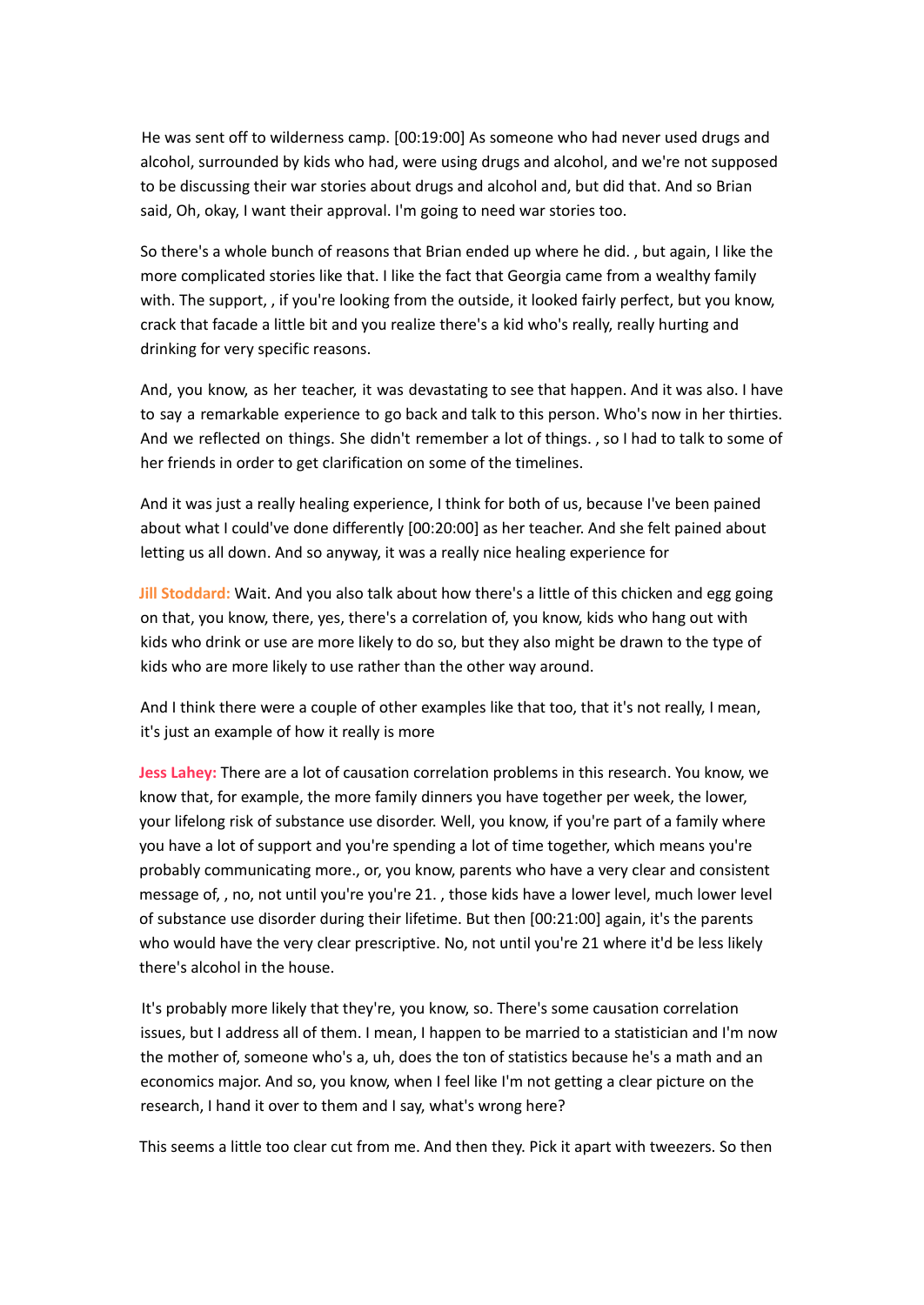we talk about all that and we talk about all the gray areas. So I hope I did that in the book because who wants to go read a ton of research and, you know, analyze the P values. and, so I, hopefully I make it so that, you know, some parents won't have to do that.

**Jill Stoddard:** Well, I mean, I think you absolutely do that. You know, you, you write about the research in a way that it makes it easy for a non researcher to understand what the findings mean and tie that to different, you [00:22:00] know, anecdotes, personal stories, et cetera. So I think it's, it's a really accessible and digestible book and somehow it. Is that way with having lots and lots and lots of, of research in there. I mean, you know, you definitely get the like know and trust factor with you as the author,

**Jess Lahey:** Oh, thank you. Because that's the only way. First of all, I have to say some stuff that's hard to hear. I mean, hearing that divorce and separation as a risk factor, hearing that adoption is a risk factor can get a lot of people's hackles up. Just like some of the stuff I say around gifted failure stuff can be really challenging to hear so that you have to walk this really careful line of saying, you know, no, look.

I heaped a ton of risk on my kids, too. Some of it like done on purpose, not to heap the risk on, but because we had to do these things and you know, so that's why I'm writing this book. I'm not writing this book because I'm perfect. I'm writing this book because I was in a situation where my kids had, you know, 50 to 60% of the risk appears to be genetic.And so I heat that on my kids [00:23:00] from the get-go. so I don't have time to mess around with this stuff. I've got, you know, kids at higher risk and we moved and all that other stuff.

**Jill Stoddard:** going to say, you talked to about moving when your son was right in the middle of high school? or was it Middle

**Jess Lahey:** It was worse. It was right in between middle school and high school. And he had friends that I trusted, he had the friend's parents. Literally I would have handed my son over to them and said, I trust you to raise this kid. So yeah, we ripped him away from all that. It was, you know, it was good for our family and I'm glad we did.

But then again, you know, if I felt. If all I felt about that was guilt and shame, then that's going to become something I don't want to talk about, which is not gonna do any of us any good.

**Jill Stoddard:** Right. And this is life. I mean, there are just certain decisions that have to be made that you can't avoid every single risk factor and you can't create every single protective factor, but you know, you do the best. You can to have a balance [00:24:00] where the protective factors outweigh the risk factors.

**Jess Lahey:** Can I, can I add one quick thing before you move on? Because so right when I'm in the, like the depths of just despair over the amount of risk of heaped on my kid, because of this one move, which overall was really good for our family and my husband's job And all this other stuff. And my job, um, so I was talking to Dr. Dan Siegel to interview him for the book and I, and I got personal and I talked to him about the move and everything, and he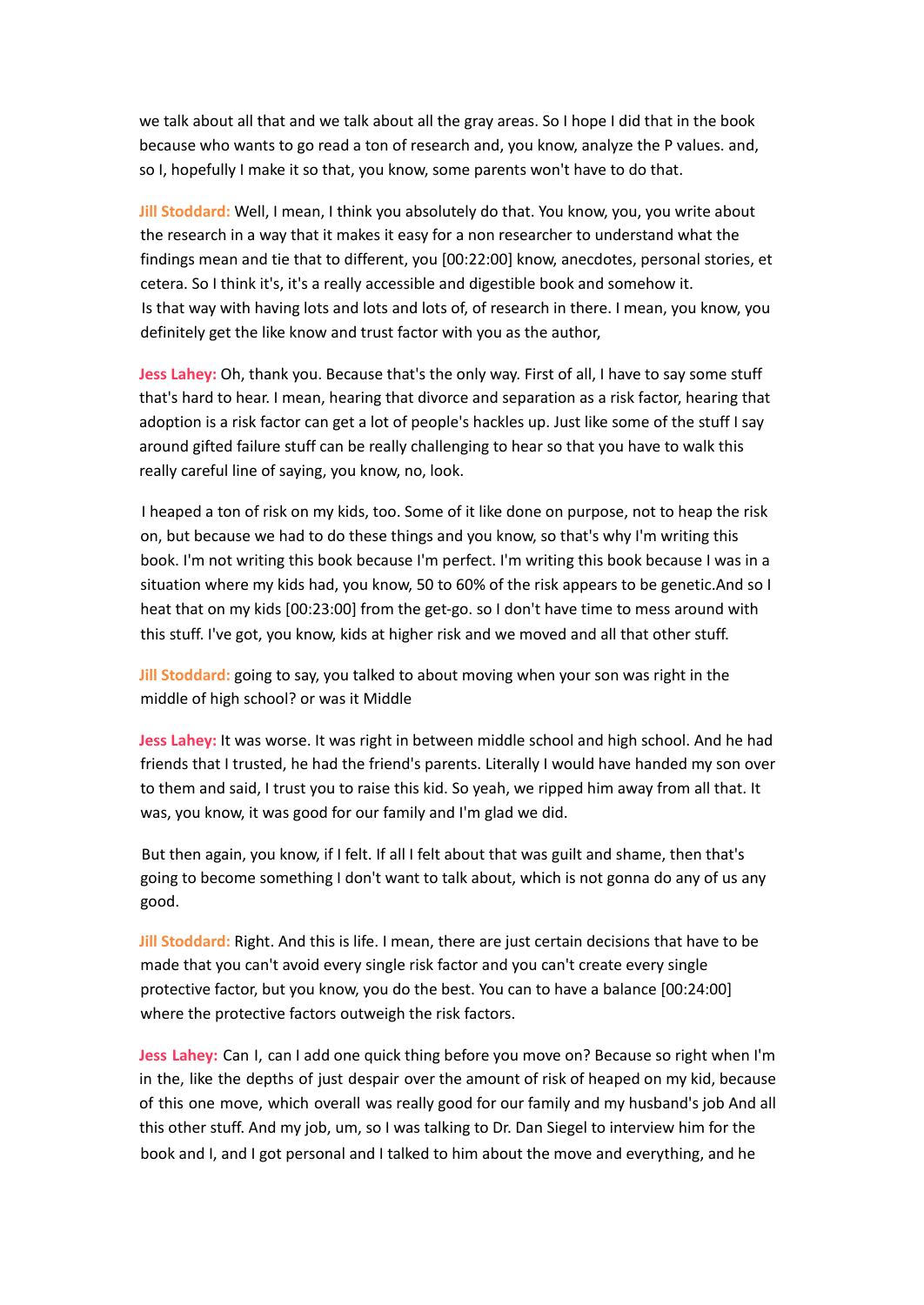basically said, Mia. You could think of that as all risk, or you could reframe that in your head and hopefully in his as well. And realize that one of the, one of the things that kids need during adolescence is novelty.

You know, teenagers have a lower baseline level of dopamine, then. Then little kids and adults. And so they often feel bored and that's on purpose because they need to seek out novelty and maybe even a little risk with that novelty in order to learn the lessons they need to learn in order to become competent adults.

So. [00:25:00] What is a move, but lots of opportunities for novelty and positive risks, making new friends, exploring new places, you know, getting a job in a new place, all that sort of stuff. You can reframe all of that in a very positive way, both for yourself and for your child. And that was like one of those moments where I was like, wow, I hadn't even realized that I was framing everything in such a, I was framing everything in terms of risk, as opposed to framing it in terms of

**Jill Stoddard:** Right. And it's also opportunity to adapt and, you know, adapt to change. And, you know, that's where growth comes from. I mean, I sometimes see adults in my practice who kind of

went through most of their life. Really never having. Anything go wrong. And sometimes that's related to the gift of failure piece where like parents have been hovering around, protecting them from failure and pain and everything else.

And then, you know, they're, they're kind of a mess because they don't know how to function independently and they've never had to overcome adversity in any way. So, [00:26:00] you know, I think there are some other benefits to

**Jess Lahey:** Yeah. You know, there's a term that my friend, Julie Lythcott Haimes who wrote how to raise an adult,

**Jill Stoddard:** she's been on our podcast a couple of times

**Jess Lahey:** and wrote, Oh, really? And has written the

new book. Oh, she was, she talked about your turn, her new book, which is. Brilliant. I love this book so much. I'm giving it to all of the young adults in my life, but the term she uses that makes me giggle every time I think about it is she, you know, she was a Stanford freshman Dean at Stanford and she said, she'd have these kids in her office and they didn't know what they wanted. They didn't know how to solve problems. They didn't know how to make decisions. And she refers to them as existentially impotent. I just love that

## **Jill Stoddard:** good.

**Jess Lahey:** because it's so exactly right. That's exactly what these kids were. They just. Not only did they not feel like they had any self-efficacy they didn't, they didn't even get to the point where they could exert any sort of power or agency. They didn't even know how to form an idea about what it was they wanted, becausethey had been told what they were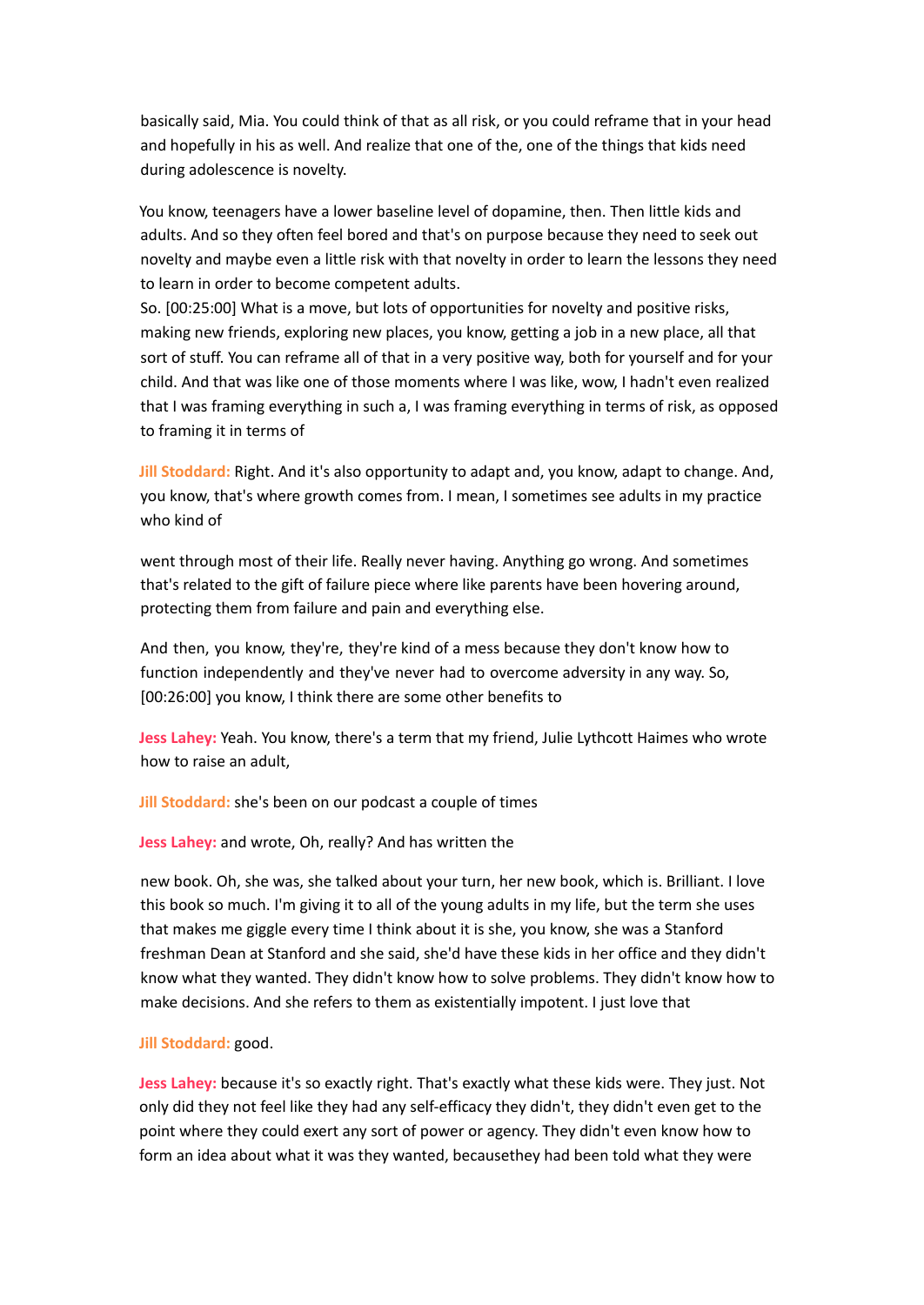supposed to [00:27:00] wantanyway.

**Jill Stoddard:** Exactly. Yeah. Well, let's talk a little bit about what some of these risk factors and protective factors are, so that like parents who are listening, you know, there are some that we can't control, like genetics, of course, but there are plenty. You know that we, that we can, you know, leverage some, like reduce the risk and increase the protective factors.

So what, what are some tips there? You don't have to give them all away.

**Jess Lahey:** No, no, that's

**Jill Stoddard:** up the book because there's a lot in there.

**Jess Lahey:** I think it's important to say not as much things that you can control, what I would like to think of them, think of this stuff as these risk factors, as, as things that we can be aware of and be empowered by. So when I mentioned risk factors, like I said, there's sometimes this, this sort of like defensiveness, like, Oh, but I couldn't have done anything about that or, Oh, but I had to get out of that marriage.

And of course you did. I mean, that's not, you know, What I want is for people to say, Oh, that's a risk factor. I didn't know that. So what protective factors will best outweigh that? [00:28:00] Because I think of risk and protection in terms of like, , the scales of justice that, , you know, if the risk side is on one side and it gets really heavy, you're going to have to heat more protection and sometimes make the protections more specific and order to zero up the sides.

So starting with genetics, that's about 50 to 60% of the picture. And then. On top of genetics, literally the word epigenetics means above the genes. Epigenetics is like the intersection of genetics and environment. It's, you know, things that happened to us in our life can affect the way our genes express themselves, whether or not certain genes turn on.

Um, And then, and we can't do much about that either. And, and besides the genetics, isn't even like one thing it's, you know, it's not like we can use CRISPR and like flick out that one gene. It's not how it works. Um, so it's gonna take us if we get there, it's gonna take us a while to sort of figure out how to manipulate that.

So then we moved to the environmental stuff, which is, you know, starting clearly with, um, trauma and adverse childhood experiences, you know, depending on your school of [00:29:00] thought, you can talk about big T little T trauma. You can talk about adverse childhood experiences or ACEs. And I list all of the CDC sort of version of the ACEs.

In the book, but then, you know, Nadine Burke Harris. , now surgeon general of California and author of the book, the deepest well has an expanded list of, , childhood experiences, adverse childhood experiences that can affect your lifelong health. And, you know, adoption is on there and a bunch of other things, , obviously systemic racism should be on there.

There's a whole bunch of lists of things that. Make kids suffer in a way that it causes trauma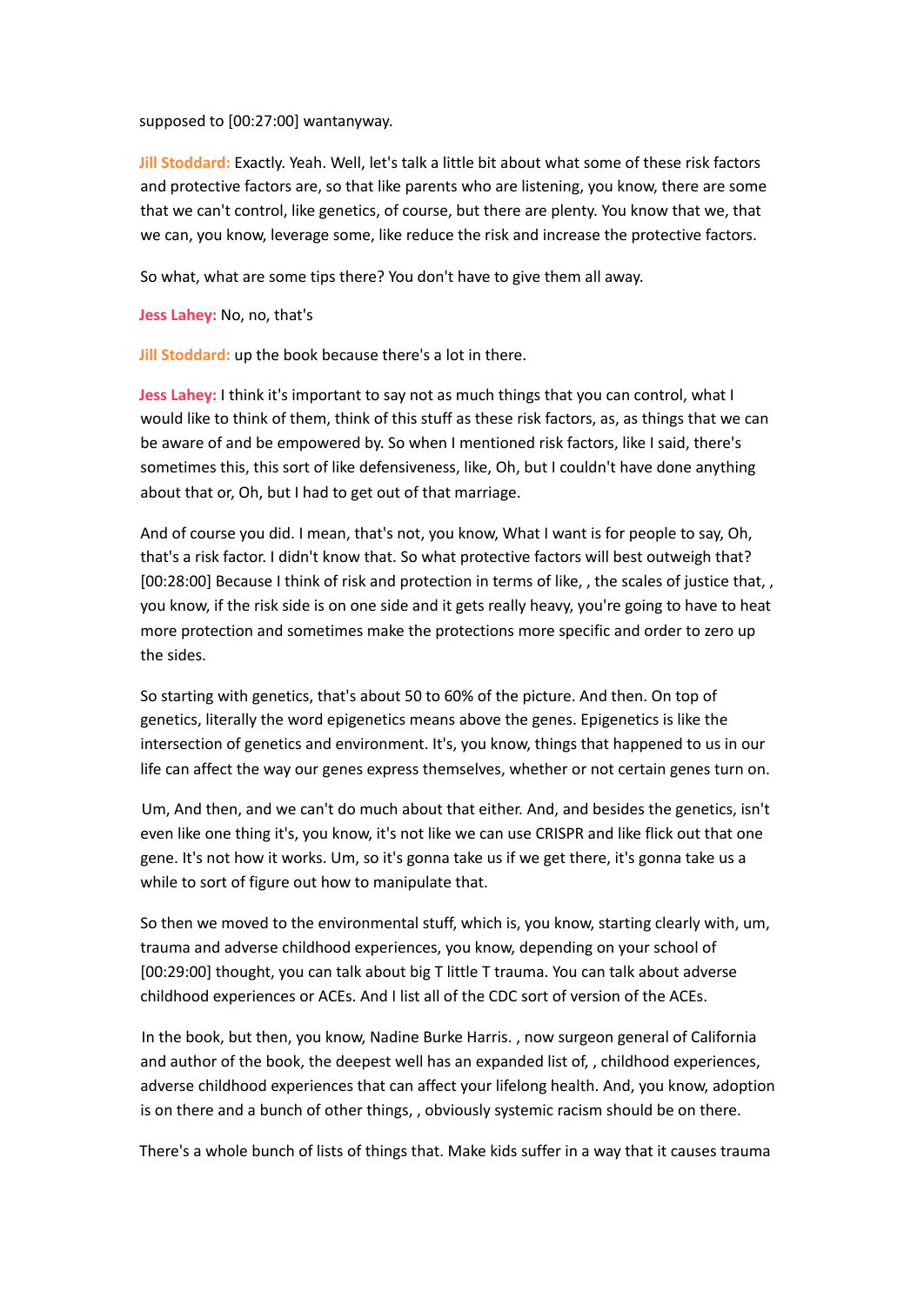and that trauma then impacts not just from an epigenetic perspective, but from a perspective of raising the stakes, raising the risk of, , your genes kicking in. Some people refer to this, uh, analogy of, , that.

Your genetics are the bullet in the gun? And that trauma is the trigger. So the bullet could sit in that gun forever and not come out. Not hurt anybody, but. [00:30:00] Trauma, what pulls is pulls the trigger. And there's a lot of people who are really in that camp. And that's the other thing about this topic.

There's lots of cans, you know, some people talked about, you know, anyway, so, uh, and then on top of that, we have academics failure. We have social ostracism, we have children being aggressive against other children, and we're back in that chicken and egg situation and that self perpetuating sort of.

Entanglement of risk factors, where if you have a kid who is aggressive towards other kids, they're probably going to be socially ostracized. So, which is the, which has happening first. And so that's why early intervention for those issues. , you know, obviously. Undiagnosed learning issues are another risk factor., there are certain risk factors that are, seem to be, have more of an effect, um, than others. You know, we know for example, that sexual abuse is a much, even though it's on the same list as other ACEs, it tends to have an over. It tends to be more harmful in [00:31:00] terms of risk than, and it's a risk factors are dose dependent ACEs.Anyway, your risk for substance use disorder gets bigger, the higher your ACE score. And if you want to take the quiz, go to, you know, Google, CDC and ACE quiz, you can take that quiz.

**Jill Stoddard:** That part was interesting to me because as I was reading through those lists, and of course we, we deal with that and, you know, as apsychologist and mental health, you know, I don't know many people who don't have at least one of those and you report some of the statistics in there, but, you know, I want for people to know that, like, this is incredibly common, you know, th th the rule, rather than the exception for people to have these ACEs.

So, you know, it's not a done deal that if you've had. An adverse childhood experience, you're doomed to become an addict, but like you're saying, it's like one of many. And the more that there are, the more risk there is, and to be aware, you know, this is something that's going to need attention growing up that if a kid [00:32:00] like seems fine, you know, we still need to be aware that that, that these experiences put them at risk.

**Jess Lahey:** And we're just beginning to understand things like intergenerational trauma, you know, , people, for example, whose relatives three Jenner, two, three generations back survived. The Holocaust still seemed to have. And then there's the Dutch hunger winter that I talk about in the book. , certainly systemic racism is, you know, impacts kids, not just from a, what have you yourself firsthand. as a child, but also what your ancestors have had. There's appears to be that level to it as well. That is a little bit less well understood than just the very direct. What happens to you as a child, not only can impact your mental health, but your physical health as well. I mean, whether or not you have a stroke or a heart attack later on in life is, is directly related or, you know, have mental illness, that sort of thing,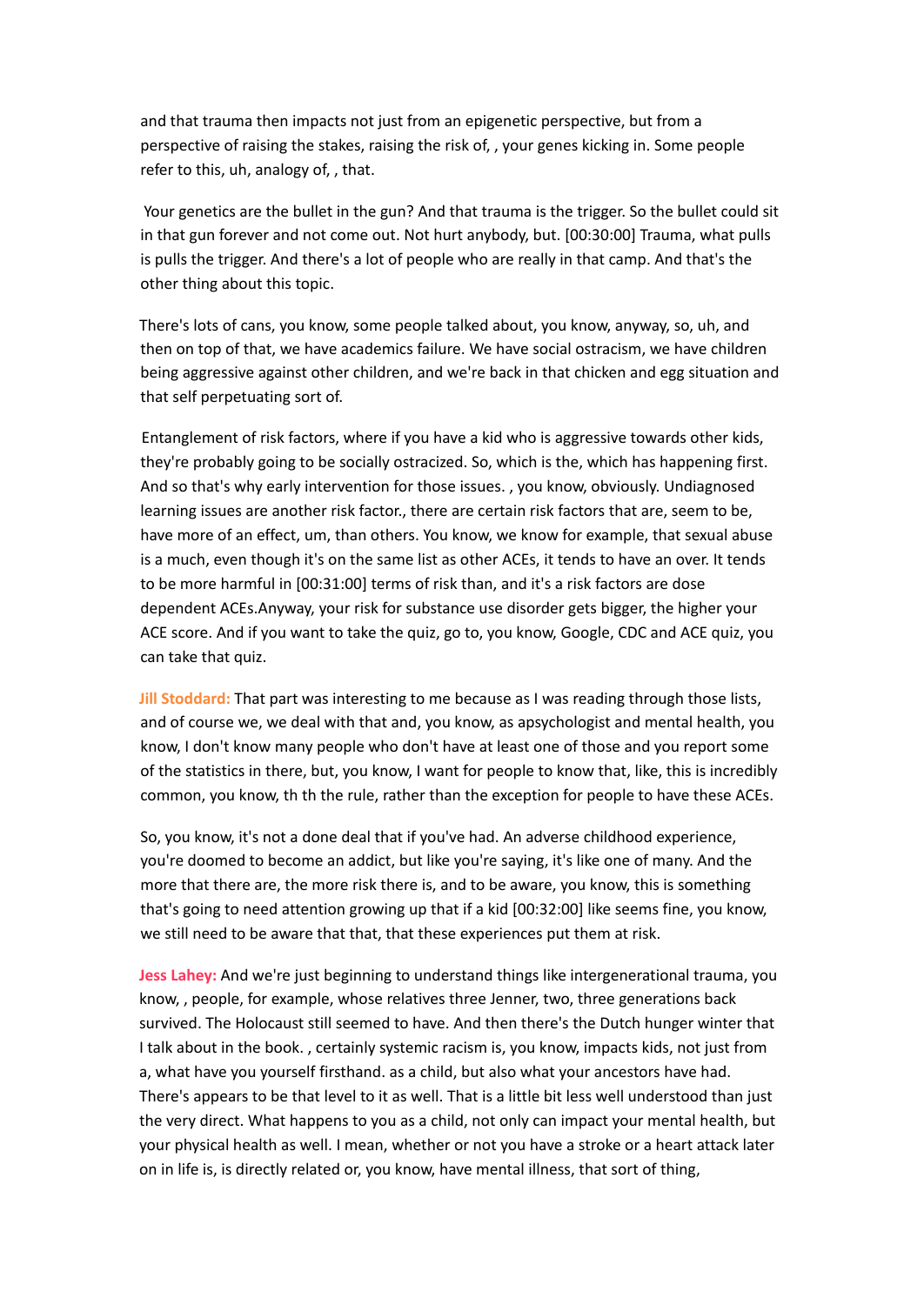**Jill Stoddard:** Hey listeners. It's Jill here. As you know, in addition to being a POTC [00:33:00] co-host, I'm also an author and part of being an author is having a platform or an online presence. So if you like the types of interviews I do, and you want to hear more from me on act imposterism, anxiety, and more. I'd love it if you would help me out by signing up for my monthly newsletter. And by following me on social media. Just go to jillstoddard.comand scroll to the bottom of any page to sign up for the newsletter and click the social media buttons in the upper right-hand corner. Thanks for your support.

**Jill Stoddard:** We've had a number of guests who want to offer you our listeners discounted access to some of their fantastic programs. So if you want to learn powerful practices for happiness, calm, and wellbeing, we have several offerings from Rick Hanson. If you want app based behavior change, you can check out Judd brewers apps for anxiety eating well and smoking cessation.

Or you can learn how to be a calmer parent with mindful mama mentor hunter Clark fields. So go to our website off the clock, psych.com and visit our [00:34:00] offers page where you will find access to free courses and discount promo codes.

**Jill Stoddard:** do you know, if military kids are more likely or, you know, have more risks because you know, you talk about transitions being a big risk factor. And so, you know, these are kids who are moving every two to three years and I was thinking it, I live in San Diego, so we have a huge military population.

And I'm thinking, you know, does this mean they're more at risk? Or are, you know, did they just habituate, like, this is what they've done their whole life, and this is normal, you know, quote unquote normal for them. So maybe it's not, I wasn't sure if you came across any research on

**Jess Lahey:** Here's the problem. So many of these risk factors are so difficult to disentangle from each other. So for example, I wrote a piece a while ago, a long time ago for the Atlantic about what, , kids in foster care tend to lose when they move so much. So kids in foster care tend to move three to four times during their lifetime, at least, and they lose six months of academic progress with each move.

So. That's why we [00:35:00] now understand that, educational stability is one of the most important things we can give foster kids because at least if that's there, then hopefully there's some anyway. Um, but so, so if you think about, you know, military kids, while they may not be dealing with some of the physical danger that can go along with being moved from foster home to foster home or group home, but they are dealing with that educational instability and, you know, Where one begins and one ends like, are those equivalent, are those not equivalent?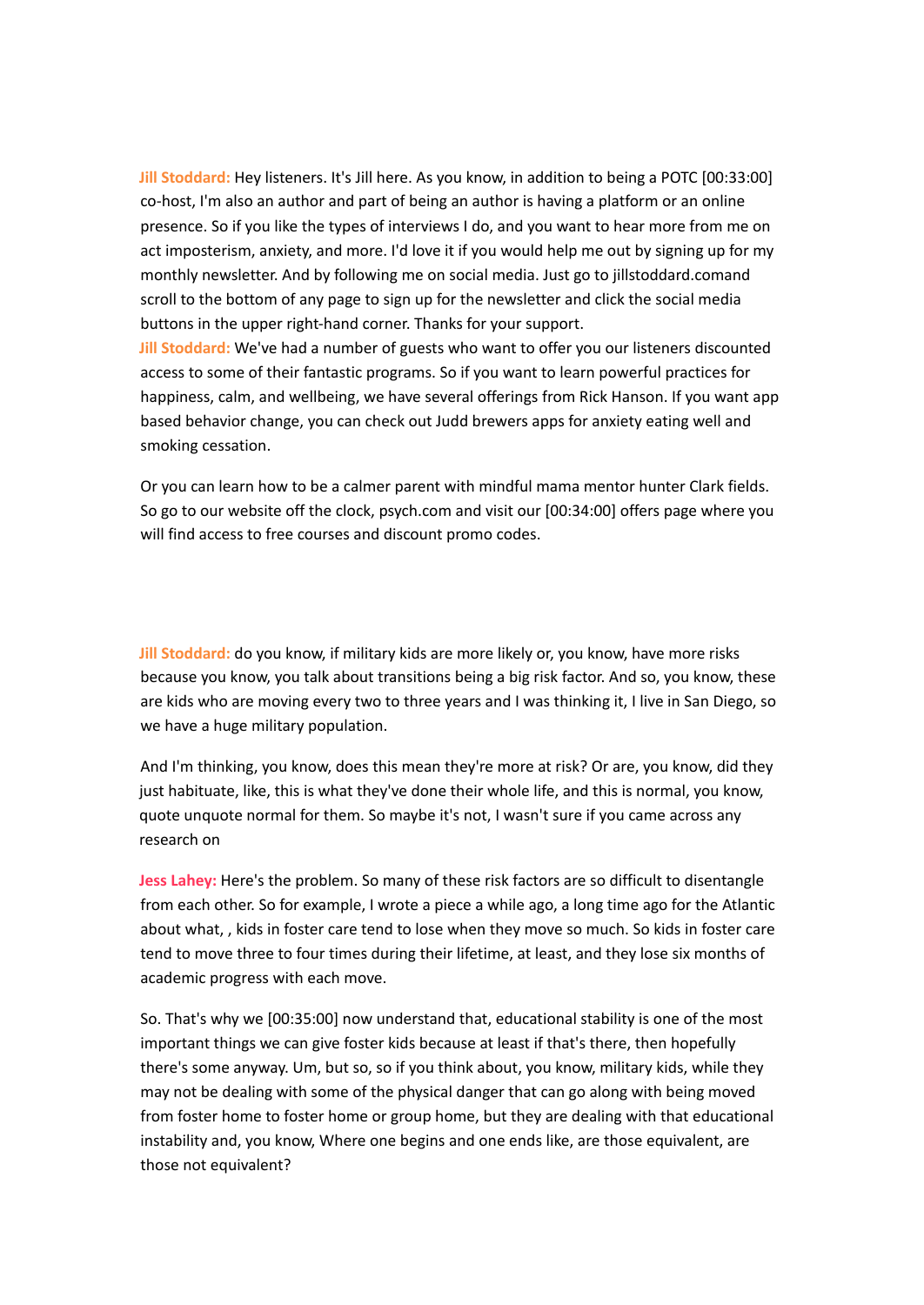You know, it's really difficult to tell. And when you look at the research, it's, it's just hard to extricate one risk factor from another and look to see because you hardly ever have a kid like. Perfect sample group of kids where they have perfectly wonderful home lives. And the only similarity between them is the moving every X number of months. Um, you know, there's so many wildcards out there

**Jill Stoddard:** no many confound. Right? Well, the other thing that just occurred to me [00:36:00] with military kids too, is. Socially what they have that another kid who's just moving doesn't have is they have a military community, you know, so there's a lot of other kids who are going through the same thing and, you know, understand. And, you know, I imagine that that's probably protective

**Jess Lahey:** Yeah. Yeah, that network is really important, especially since having an you're going, we were just about to go into protective factors. And one of the big protective factors that we know is incredibly important is the support of adults. And specifically, you know, we, we know that.

Kids. Who've been through the ringer as kids, kids who have really high risk factors and number of risk factors. , we know that when they have just one adult in their life who supports them, who they can trust, who believes them, which again, when, especially when we're talking about trauma, especially when we're talking about abuse, , having someone believe them and according to some research that.

Gives them hope. There's this hope piece. There's this wonderful book [00:37:00] by Valerie. My homes about the role of hope in lifting kids out of intergenerational poverty. , it turns out when kids have one adult that gives them hope for the future. And the cool thing about the hope is that. Hope is a big piece of self-efficacy.

Um, there's, uh, Shane Lopez who, uh, died a couple of years ago. He worked with Gallup and he wrote a book called making hope happen. Hope is it was his wheelhouse. And he was a remarkable human being. And he says, his definition of hope was knowing. Or at least being able to conceptualize that your future, your world can be better and that you have the power to make it.

So that second part that you have the power to make it. So that's self-efficacy and self efficacy is incredibly important for so many different things in your life, including your ability to have, um, Not feel helpless, your ability to feel like you have some control over things. Um, it can help with your, your, just your mental [00:38:00] health.

It can help with all kinds of stuff, including like how well you adhere to doctor's orders when you have to take medicine for something. I mean, there's all kinds of really interesting health outcomes with people who feel like they have self-efficacy. And one of the, one of the things I saw a lot in my.

Rehab classroom, both from kids who had been moved around in the foster care system or had been in group homes or kids who had been really severely over parented or very in a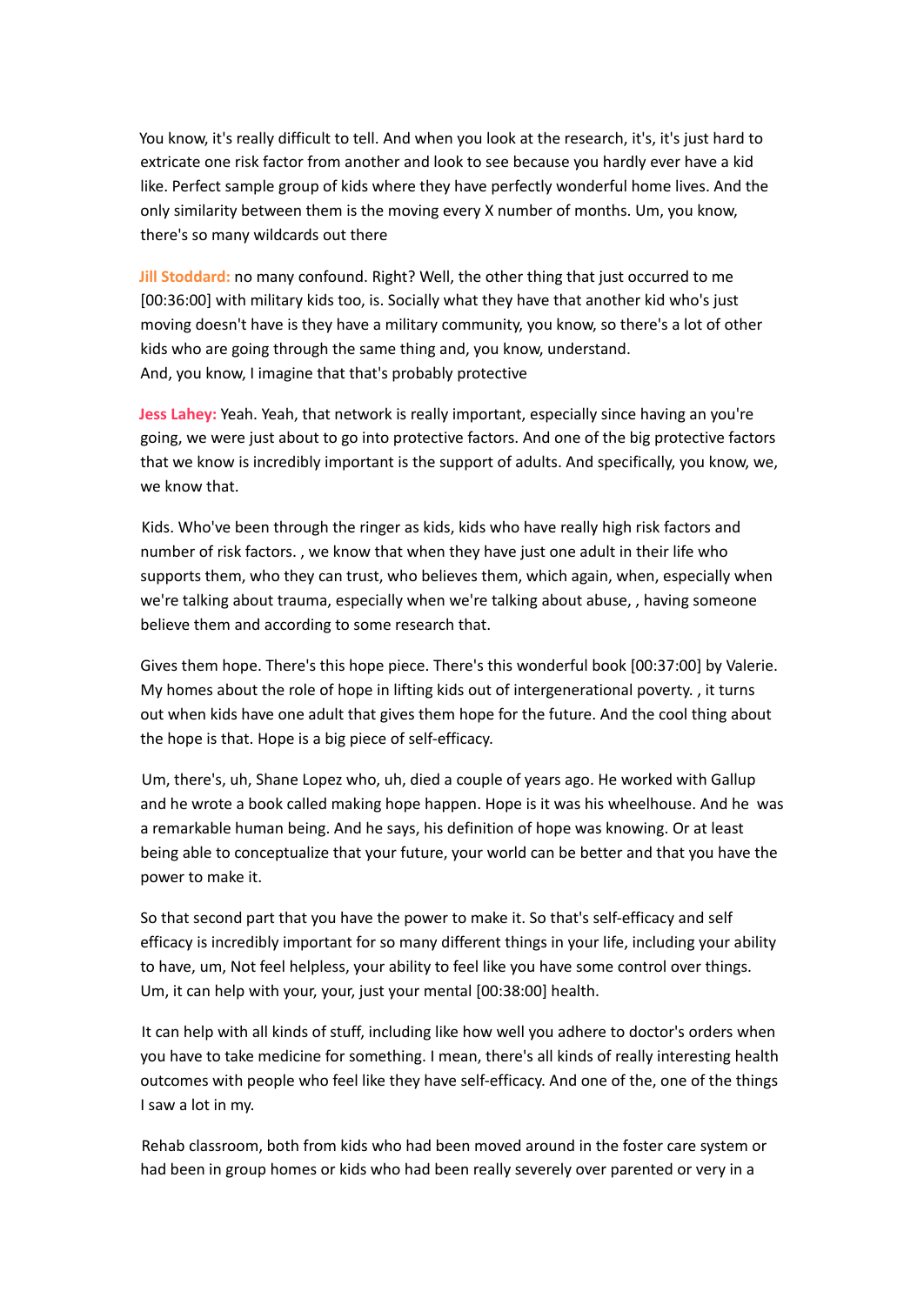very directive way. Both of them in both those groups of kids, I saw a lot of, um, lack of self efficacy just that's total, like.

You know, why bother nothing? I do can change anything. Um, you know, this one kid in both directions, one kid told me that, um, you know, everyone, all the men in his family go to prison. So that's what everyone expects is going to happen to him. And why even bother to try to change anything.

And then another kid who told me, well, my, you know, my future is all laid out for me.

My parents already know what I want to do, and they have no interest in hearing what I want to do. And so why [00:39:00] bother? So that's, you know, and one kid is coming from a wealthy family with all the supports and resources he could want. And the other kids got none of that. But what they have in common is a lack of self-efficacy and, and essentially learned helplessness when they. Looking at their lives as something that they have no power, they have no power over whatsoever.

# **Jill Stoddard:** So self efficacy is

**Jess Lahey:** difficult. Absolutely. There's an excerpt on that in the New York times. Actually, the self-efficacy excerpt is in the New York times. So that's one. Um, talking with your kids or, you know, from a very young age, we know all of the best, uh, substance abuse, substance use prevention programs, school-based substance use prevention programs start early kindergarten, ideally a nursery school kindergarten, um, their scripts in the book about how to do that and what to talk about and how to talk about it., obviously you don't start with, you know, a conversation about crystal meth

**Jill Stoddard:** Well, yeah, Well, you give an example because I think that's, you know, to me, that was the thing that jumped out. The most is you really [00:40:00] emphasize the importance of having these conversations, not just early, but often, you know, you don't just have the conversation once and then never talk about it.

**Jess Lahey:** Right. It's like the sex talks. Yeah. Peggy Orenstein would say the same thing

# about the

**Jill Stoddard:** right? And I think, yeah, the question is okay, but like when, and what do I say and how do I say it and what's developmentally appropriate. So can you give a couple examples for like a younger kid and elementary school versus a middle schooler?

**Jess Lahey:** Yeah, there's tons of great opportunities. I mean, you're sitting there brushing your teeth together and you say, you know, why do you think that we spit the toothpaste out instead of swallowing it? Why do we wash our hands? Why are we wearing masks right now? Um, , grab that ma that prescription bottle over there.

Can you find the letters of mommy's name on that prescription bottle and. Why do you think mommy's name is on that prescription bottle? And what happens if you have the same thing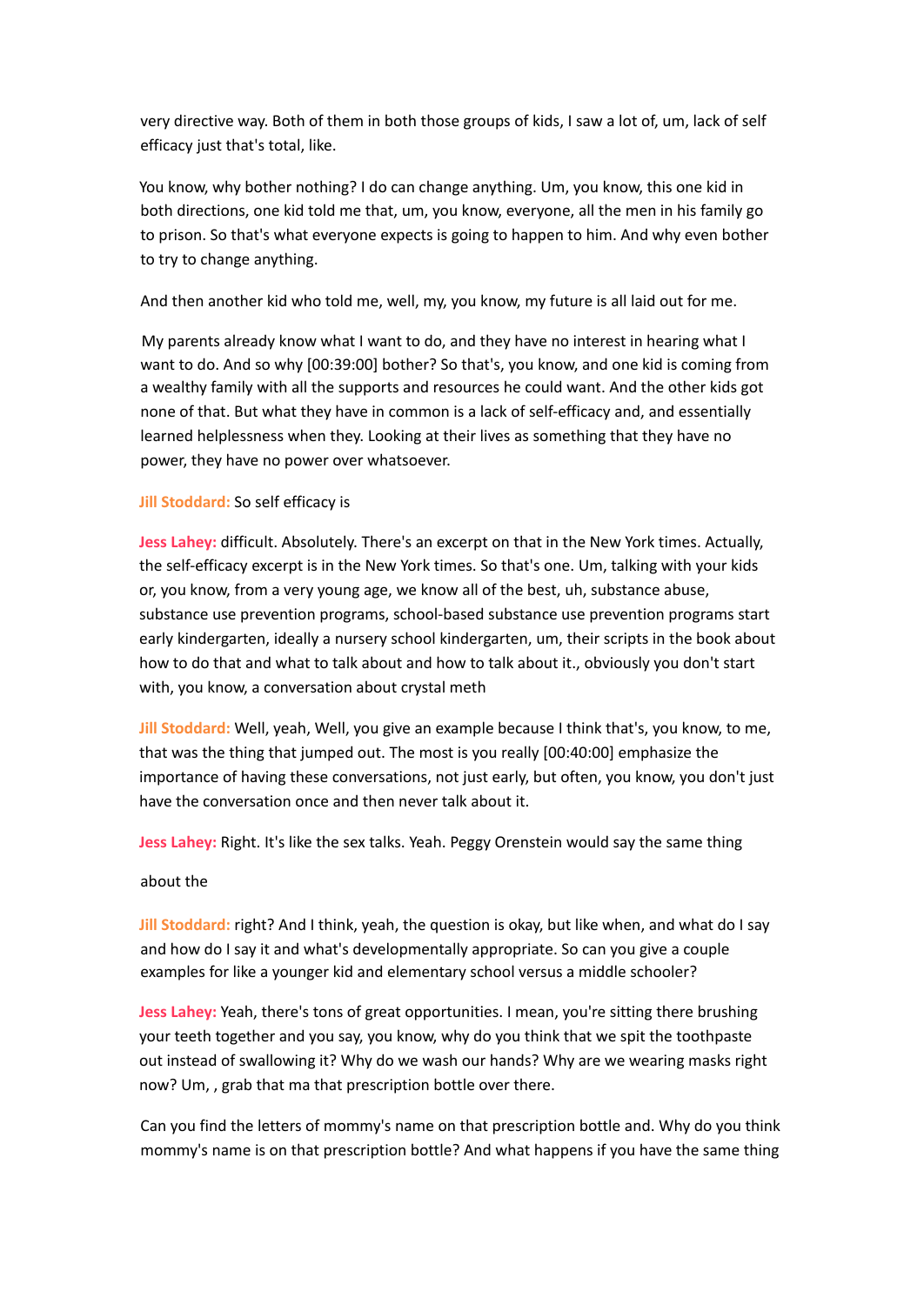that mommy has in terms of why she needs to take the prescription? Can you just take the same pills that I'm taking and why or why not?

You know, these are conversations that are really important to have. And obviously the one [00:41:00] about the pill bottle leads really beautifully later on into a discussion of why we don't take opiates out of the medicine cabinet. And, you know, the vast majority of parents seem to know that, um, The place that kids get their first prescription opiates.

If they're going to use them is out of your medicine cabinet or a friend's medicine cabinet. And yet only 10% of parents talk about the dangers of prescription opiates and the family medicine cabinets. So if we're having these conversations often. And early, they can develop along with the kid and the stakes go down.

You're not having one of those, like, okay, now we're going to have the big talk about drugs. And that's when, like, and usually it's like face to face and the kid like crumbles up and was like, Oh my gosh. And this is going to be so world. But if you're having these conversations all the time, they're just a part of regular conversation.

And a lot, a lot of what I do in the book is. Helping parents find the places where [00:42:00] those can happen naturally. Like the story , that's in the Washington post actually about, staging a little game show at dinner that happened. Um, it was the show hot ones, um, about eating hot wings along with, um, questions.

The hot wings kind of break the ice, so to speak and get you off your defensive game a little bit. Plus it was a show that my kids really, really liked. And so I set up that game along with 10 questions about my kids that we had really carefully prepared so that we could talk and. You know, and then, so the other thing, this partnership against, uh, to end addiction talks about the fact that having family dinner as often as possible is another great, uh, protective factor.I actually see that asemblematic for just have a regular check-in with your kids, where you talk And get beyond, you know, what happened today at school, or how was to school today, that kind of thing.

**Jill Stoddard:** I have to say that the wing story was my favorite part of the book. And I thought, you know, your kids are older than mine. Mine are seven and nine. I'm like, well, [00:43:00] they would never eat hot wings, but there's probably a way to do something similar, you know, because it's like, how was school today?

Fine. You know, we try to do like highs and lows, but. It's hard to pull information out of kids sometimes. And I just thought it was so brilliant and so fun and like what a way to get the whole family involved in a fun and positive way. So I mean that you've posted about it on social media. I think you said it'swritten as

# **Jess Lahey:** post.

**Jill Stoddard:** article in the Do you know what it's called? If people want to look it up and read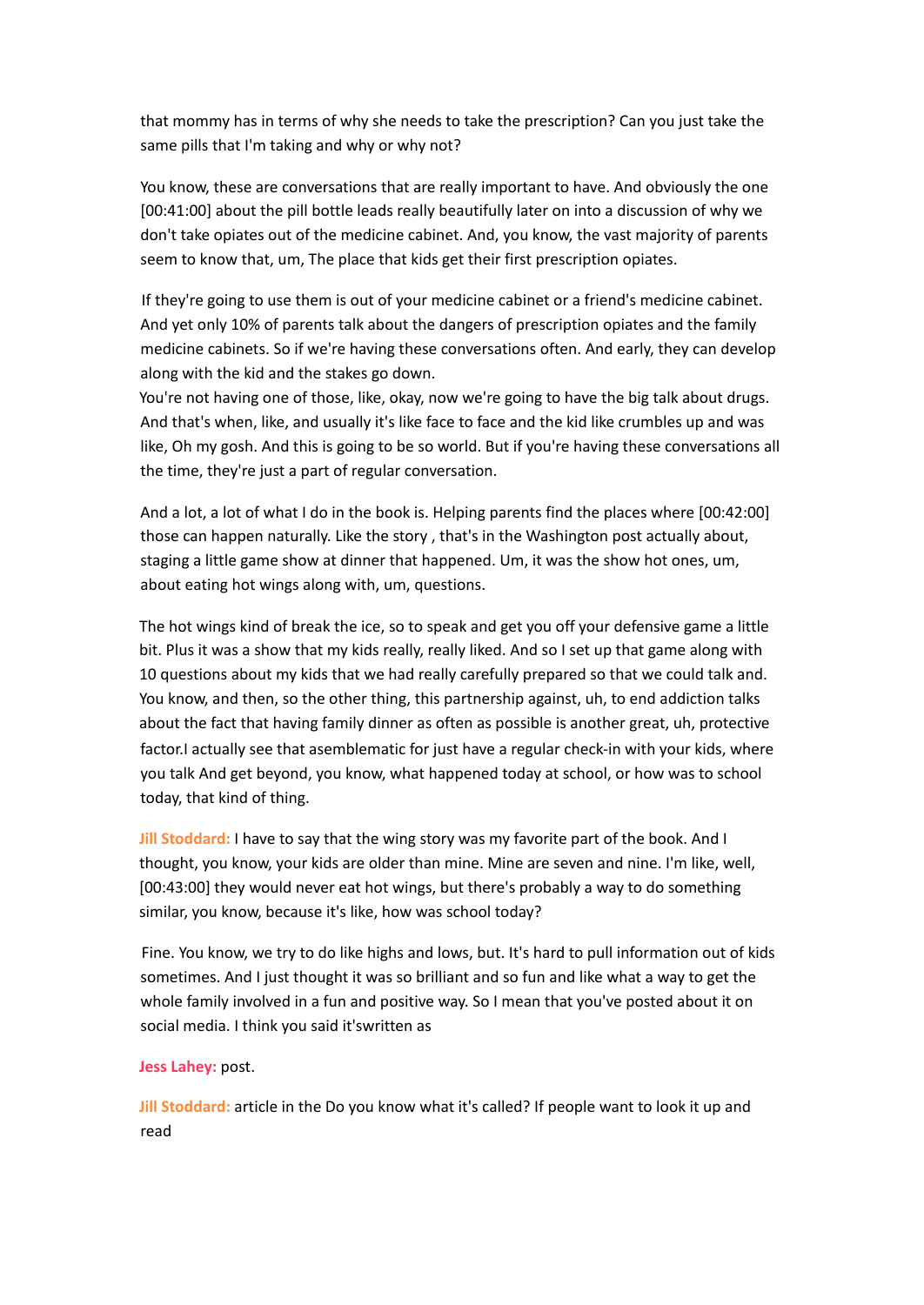**Jess Lahey:** Something like how a game show helped me connect with my kids or something. I'll look it up while we're talking, um, outlet and I'll send you the link so you can put it up, and that's the thing is, you know, it was fun. We laughed a ton and the answers to the questions weren't even really about the answers to the questions, which that was fascinating. But, you know, if my kid answered one way and we thought he would say something different than that was a whole other conversation. So it was like a three hour thing. It was really

**Jill Stoddard:** Yeah. Yeah. I have two hard questions for you. I think they're hard.

[00:44:00] **Jess Lahey:** Okay.

**Jill Stoddard:** Um, one is, and you Do talk about this a bit in the book. what are your thoughts on parents who let their underage or, or of age, well more under age high school, say kids drink with the attitude of, well, they're gonna go out and do it anyway.

And so I would rather have them do it under my roof. And then that way I know they're safe and they're not drinking and driving and I can monitor it. What, so what do you think in terms of risk versus protective with

**Jess Lahey:** that's not a hard question at all. The research is really, really clear on this. So I've raised my kids two different ways. My 22 year old was given tastes of things, you know, allowed to have his own little glass of wine. Um, in fact, I even admit in the book, I put some wine on his tongue when he was an infant, because it was a really nice bottle of wine and I knew it would be his first one., That increases your risk of kids, uh, for substance abuse during your kid's lifetime. It just does. , so when parents have a permissive [00:45:00] attitude and that includes, you know, having sips, um, having kids over, having the saying, kids are just going to do it anyway, which by the way is not true. , the number of kids who actually drink during adolescence is a lot lower than we would suppose.

There's this thing called, , pluralistic ignorance, where we tend to overestimate people's investment in for here at, for our purposes, alcohol and. Not just their investment in alcohol, but how much they drink. We overestimate both of those things. So, you know, I didn't almost didn't even write the college chapter for the book because I'm like, well, why bother college and alcohol go hand in hand.

Like only half of kids in college drink, depending on the college you're talking about. Right. So, and, but it's shocking because it's our perception. It is our misperception that everyone in college has really invested in drinking. And that's just not true. It's also coming from a place of great privilege because it is the kids who can afford to blow off class, get a second chance aren't [00:46:00] on scholarship and have to keep up their grades to a certain level., you know, first-generation kids who go to college are much, much less likely to drink than kids who have this sort of legacy of, you know, well, it's expected. We're going to go to college and everyone, blah, blah, blah, that kind of thing. So it's a matter of privilege as well. So parents who say it's going to happen anyway, I might as well let them have it in my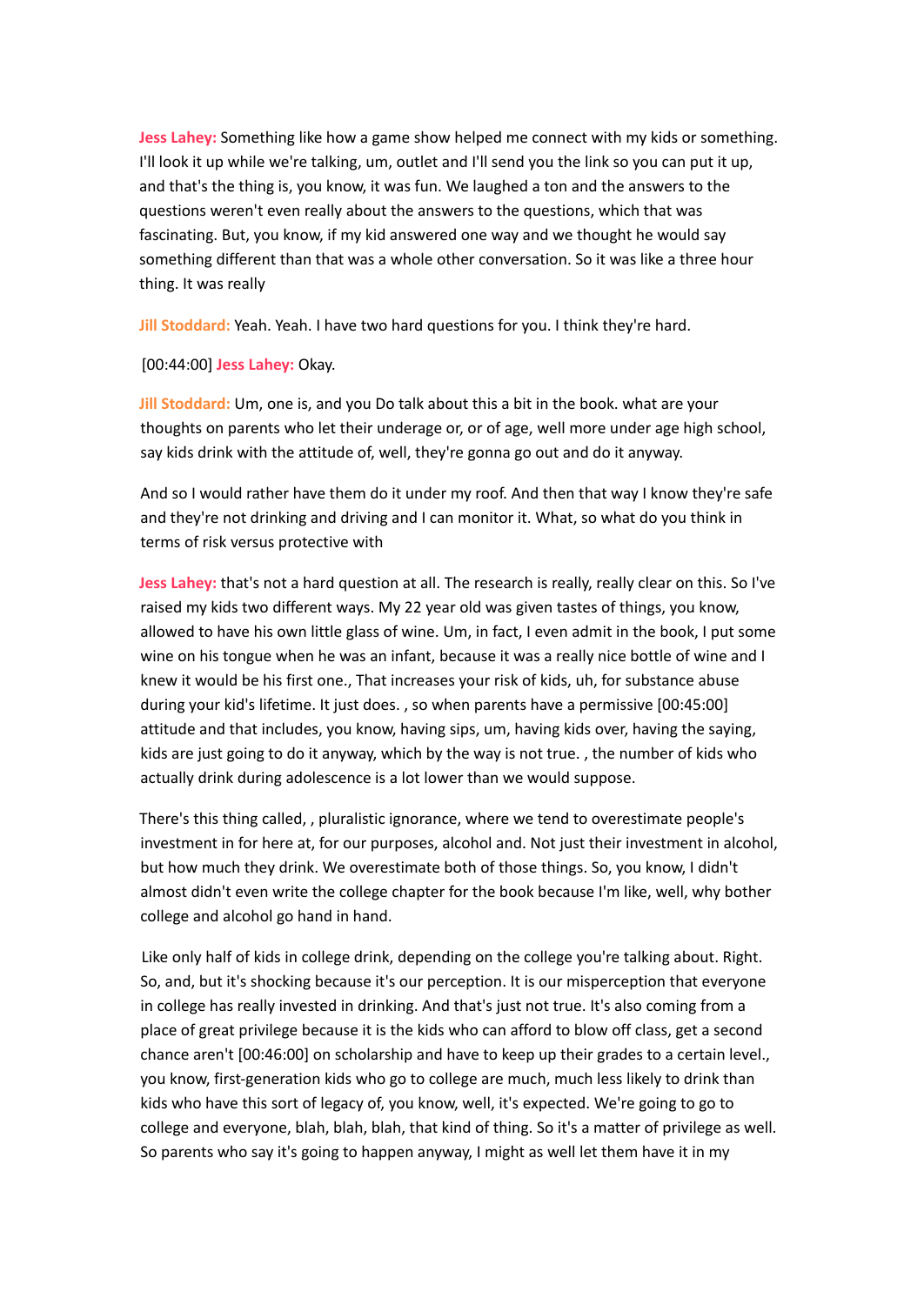## house.

The kids, parents who let the kids have sips and parents who have this, this very. Wrong, by the way, um, who buying into the European myth of in Europe, they have these, you know, the kids drink water down want, and like, I lived in Italy for a while and they're, you know, kids get the water down wine and they drink from an early age and everyone, and that's, what's so great about that is me using my parent voice that was in my head.

What's so great about that is I can teach my kid moderation. That doesn't work. It absolutely. 100% doesn't work. What you are doing when you have a permission at it. Permissive attitude around alcohol is you are raising your child's risk for substance use disorder over his [00:47:00] lifetime. With each year that a kid doesn't use drugs and alcohol, the risk goes down., an a massive amount. So if you're talking about a kid who's 14 and, , and they have their first drink, then, , they have almost a 50% risk of having substance use disorder during their lifetime. Here's another causation correlation issue. , but by the time they get to 18, we're down at 10%, which is what it is in the general population, right.

About 10% of us have issues with being able to drink. , Someone yelled at me on social media. I said, you know, what I often say is, you know, I can't drink. I'm part of the 10% I just can't drink. And I usually say, you know, like a normal person and someone get really mad at me for saying normal. But what I mean is if it's 90% of the population that is able to drink in moderation, that's what I'm referring to as normal.I can't do that once. I've had one drink, it's all bets are off who the hell knows what's going to happen next.

# **Jill Stoddard:** that Europe stat shocked me

**Jess Lahey:** Yeah, well, and Europe [00:48:00] has that. The wa the world health organization, it's very, very clear. Europe has the highest per capita drinking rates in the world. And people come back. This is the other thing. People get really defensive about this. When I say it, they say, well, well, but you're talking about Eastern Europe and that's not true.

It's, it's the European union as a whole. And. While it is true that Eastern Europe has traditionally had some of the highest rates. It's actually Eastern Europe that has brought down the levels in the European union as a whole, because they have enacted new policies, their public health policies and their drinking rates have come down.

Whereas they have not to the same degree in Western Europe. So if you're buying into this whole, you know, Ooh, France, I can, my kid will, blah, blah, blah. , France has such an issue with the amount of drinking that's going on there that they've had to change their public health guidelines in the past couple of years.

So, um, that's, it's a myth and you know, it's a myth, not only because it doesn't, you can't teach moderation, it doesn't [00:49:00] lower, your kid's risk. It raises your kid's risk.

And what's really weird to me is there are a few things that have pissed people off. Since I started talking about this book and that one that not buying into the the European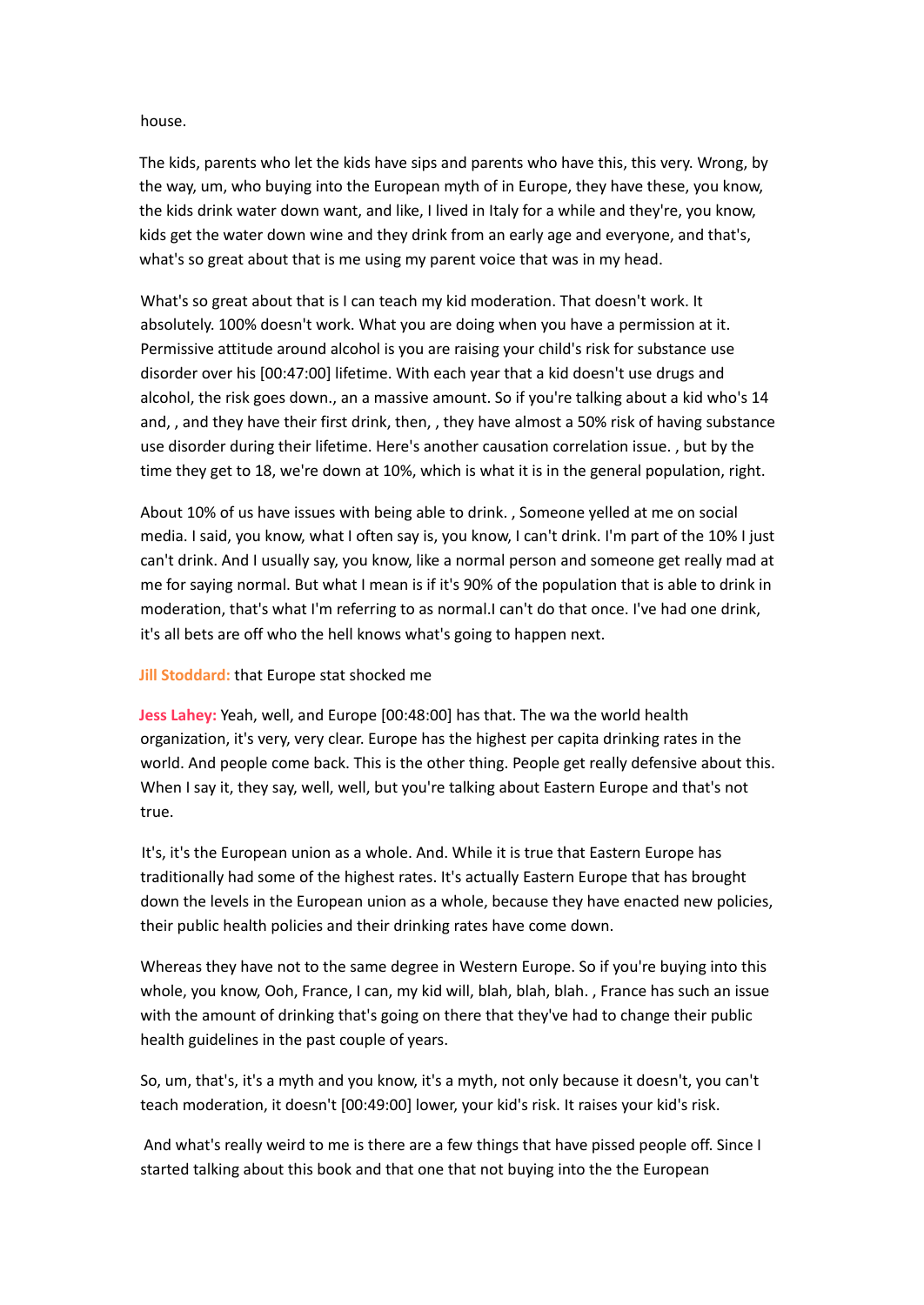moderation myth and the, um, I'll just, you know giving my kids alcohol and will keep them safe. Um, it, it just doesn't work. It just,

**Jill Stoddard:** I think that's, that's, so helpful to know and to have the data, to support that decision, because I think it's something parents struggle with. They're really well-meaning and want to do the best thing.

**Jess Lahey:** Well, what's been really interesting is because remember I said, I'm raising my two kids differently. So my 17 year old is really pissed off about this. Right. Because my older kid got to have sips and got to have a beer here and there. And in fact, just two weeks ago, My husband got, uh, we got take out, my husband ordered a cocktail takeout and, he tasted and he said, Oh, this is really interesting.

I love the flavors. And my son said, can I have a sip? And he was totally testing us because we kind of looked at each other and we said, no, it's got alcohol [00:50:00] in it. And he kind of just rolled his eyes, but he was doing that, like poking of the limits to see if we still really meant it. And we did. And so that's where we are, but that's all I can ever ask of from my kids. Right. Which is. I did the best I could, based on the knowledge and information I had, I found out new stuff. I found out I was wrong and change to adopt the new, better information. And that's all I can ever ask from him. So if I did anything else, but model that behavior, then I wouldn't be doing my job as a parent.

## **Jill Stoddard:** Totally. Totally. All

## **Jess Lahey:** Okay.

**Jill Stoddard:** Last question. Yup. Yup. Um, what does a parent answer when a kid says, mommy, have you ever tried drugs? And the answer is yes, but you don't, you don't want to tell. You're a nine year old, for example, what the real answer. I mean, not that this has happened to me, of course,

**Jess Lahey:** course, well, this is the fun answer for me and also not hard. I mean, it is, this is the [00:51:00] hardest question. When I was talking to experts. This was the question that's through most of the experts in a couple of different fields. And in fact, I mentioned that one expert in the book who we decided not to name, um, really mucked it up.

So, um, In our, so I, this is also where I get to throw my husband under the bus. So my kids are obviously very clear on what I've done. They know that, you know, I was never really into, I tried pot, but I didn't really like it. It just didn't really do much for me. And so I, and I haven't taken any other drugs.

So. You know, and that was mainly out of fear because I knew that that was something that in my family. Um, whereas, so, and they're very clear on the fact that I just don't drink now. So that's where we are with me, my husband. , although he comes from genetics that are very similar to mine, like he was born, you know, with a lot of risk in terms of a genetic predisposition.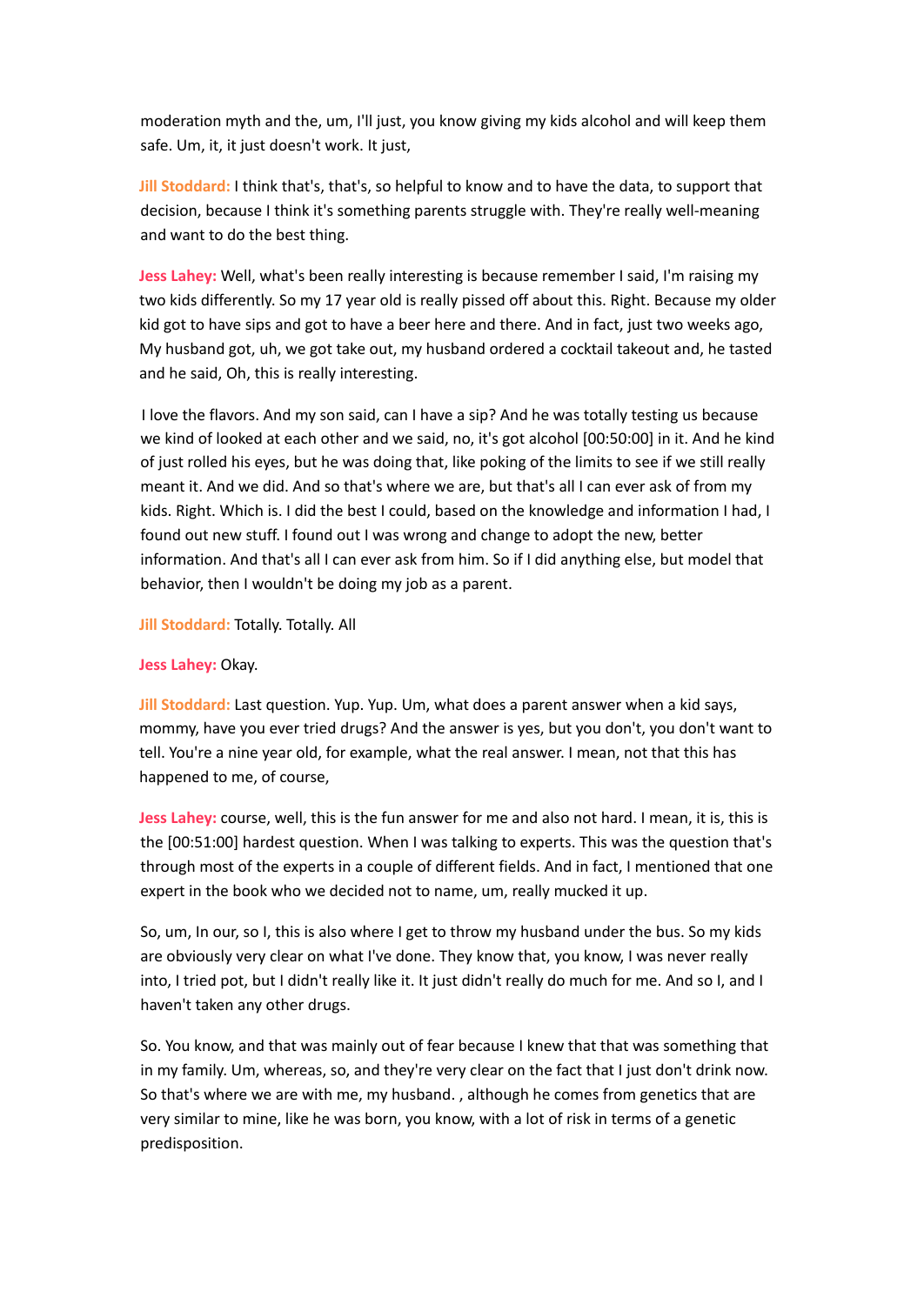He doesn't have a problem with drinking alcohol. He can drink. And again, this is where I normally say [00:52:00] like, like a normal person, like the 90%. , however, and so we talk about that. He has, he does drink in front of our kids. We're very careful about the messaging around our drinking though. Like, I have no problems with adults drinking in front of kids, but the messaging is really important, which is not, you can't, you know, saying things like. You know, Oh, this Thanksgiving at grandma's house, all the relatives are going to be there. It's going to be so stressful. I hope there's enough wine or, um, I've had such a really hard day at work. I really just need a glass of wine. Those messages are, I have feelings that are uncomfortable. I am now going to numb them out with some alcohol.

Um, and that's. That messaging is really dangerous, but where I throw my husband under the bus is we've had very clear conversations with our kids and keeping in mind. Of course, my kids are older about the fact that there was the year after my husband graduated from college. He was really adrift and he was disappointed in himself and he was, um, just not doing what he felt he should do.

He was [00:53:00] bored and he lived in a house with people who grew pot. So in the basement, so. He smoked a lot of weed that year. And not only did it do nothing to help his motivation, like, you know, when you're smoking a ton of weed, you're not really in a get up and go kind of place and to get motivated and change, change.

What's wrong with your life. That's making you smoke so much pot. He also. Really messed with his short-term memory. His short-term memory was, he admits much better going into that year then coming out of it. And he really needed that short-term memory because after that he went back to school. Yeah. So, um, so.You know, understanding that, , we don't want to romanticize, we don't want to glamorize, which is the mistake that one of the scientists in the book, I, the researchers I talked to in the book, did he glamorized it? And his son in his twenties said, dad, I really think you messed up on that one because you just, I think you just wanted us to feel like you had been a cool guy in college and you overdid it a little bit. And so you made those [00:54:00] things sound like a lot of fun, like something I should want to do. So there's an don't romanticize it. , but be honest to a degree, you don't have to go into all the nitty gritty details. But honest enough about the pros and the cons of what you did. And, and, you know, for my husband, it helped him cope with a really unhappy year, but it also made it less likely that he was going to be able to extricate himself from that really unhappy year. And actually when he figured out what his trajectory was going to be to get out of that year, he wasn't smoking pot anymore because he realized he really needed to pull himself together and had some prep to do so. We've been very honest with our kids about that. , if my husband hypothetically has done any other drugs than that, I don't think we would have slash whatever. Talk about that with my kids.

#### **Jill Stoddard:** details. Yeah.

**Jess Lahey:** Yeah. I don't think, you know, but, um, but there's, there's really good information there for them in that story about that, [00:55:00] what we

**Jill Stoddard:** So it's sort of like, like, so the honesty is kind of like, you may say something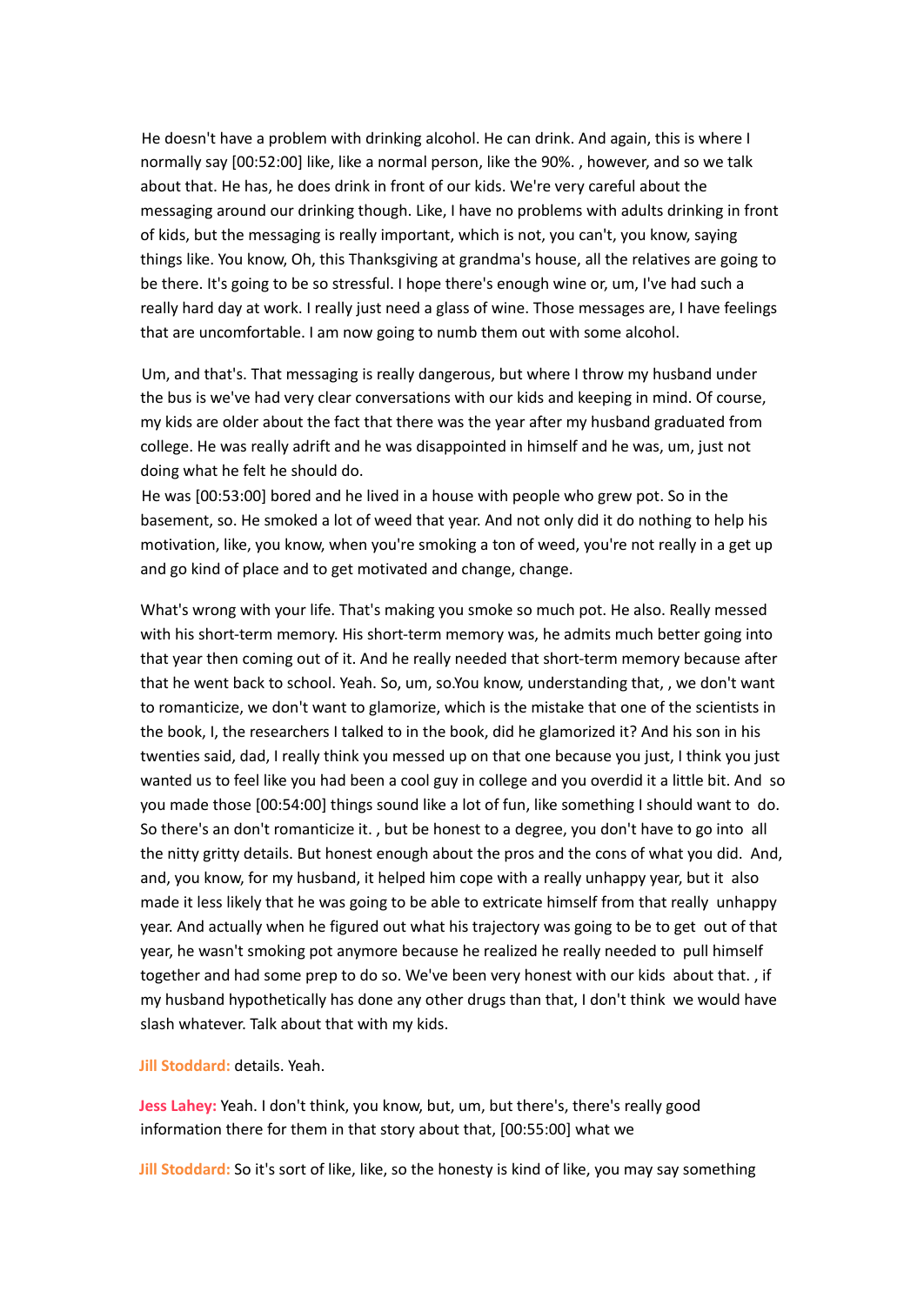like, well, assuming you're not a drug user currently, you know, to say I tried it when I was younger, because I was curious or because other people said it made them feel good or something. But what I found was it made it hard for me to, you know, do the things that really mattered to me. It gets in the way of being able to have good relationships or to do your job, something to that

**Jess Lahey:** well, and actually with my kids, I said something fairly similar about, um, smoking weed, which was that it made me feel stupid and I don't like feeling stupid. It made me, it, it, you know, one of the things I enjoy is being able to, you know, Have exchanged barbs and have interesting conversation. And for me, I just didn't like feeling stupid.

And so that to me, , that was the way I communicated that. But again, that's with teenagers and teenagers. That's the other thing is when, when you talked at, when, when teenagers, I wrote an article for the New York times where I [00:56:00] had talked to the kids in my rehab classroom and said, you know, in your most receptive moment, what might an adult have been able to say to you to get you to say.

Think twice about using and all of them said, and this was of course, assuming that they hadn't developed a dependence, but, all of them said. Give us the information, be honest about the information, because when adults say drugs are bad, well, that makes no sense. Why do so many people use something that's bad?

It can't be a hundred percent bad because then no one would use them. They must, they make you feel good, blah, blah, blah, blah, blah. But when a kid understands that, yeah. So an opiate feels good because you have these receptors in your brain that are primed to, , to receive the, , the indogenous opioids that we have in our body.

Um, but a drug short-circuits that whole thing. And then suddenly not only is it like flooding those receptors, it makes you realize that you can't. Ever compete with that. So happiness, like normal human happiness pales in comparison to [00:57:00] something that is going to make it so that normalhuman happiness isn't enough for you anymore.And

**Jill Stoddard:** Yeah. And then your brain stops, stops,producing

**Jess Lahey:** right well and helping, helping them understand. Right. Well, and you know, I just wish that Georgia had been able to understand the Georgia that's in the book had been able to understand that. Yeah. You know, drinking, as I found out, drinking works really great in the short term debt to manage, , anxiety that's out of control, but over the longterm, it exacerbated, exacerbated my anxiety to such a thing. Ridiculous degree And Judith Grisel does a beautiful job in her book, never enough where she talks about, you know, the up and then the, the equal and opposite down. And that it's actually a little bit bigger, the down,

**Jill Stoddard:** And then you need to drink more to get rid of the hunger or anxiety we're in a

**Jess Lahey:** Right. Well, and helping kids understand, you know, that's why there's so much information in there about, cause we're not talking about adult brains here.

I'm talking about the risk to adolescent brains. There are plenty of drugs and [00:58:00]